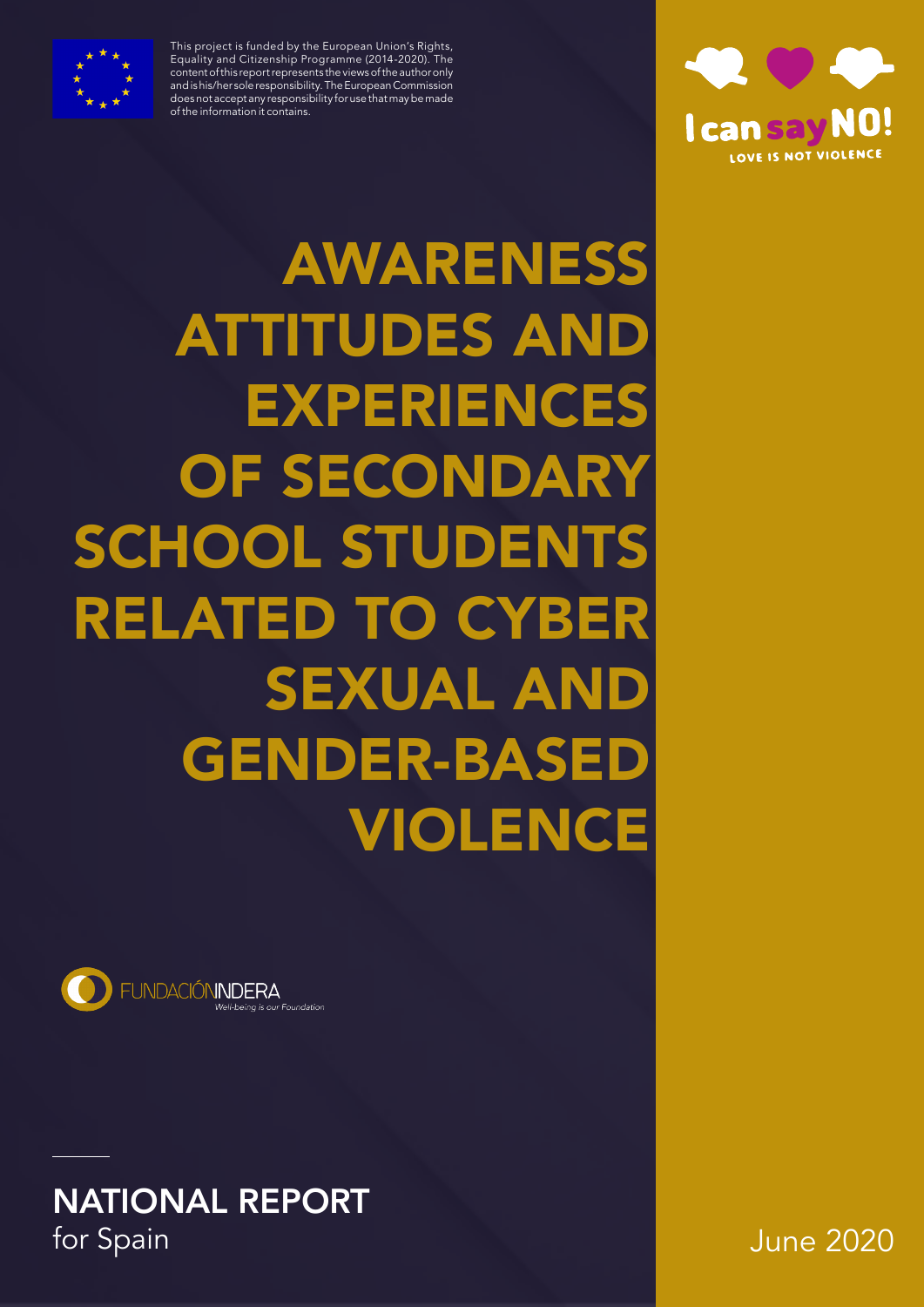# TABLE OF CONTENTS

1. Introduction

# 2. Research Methodolo

# 3. Descriptive statistical analysis

This study has been done by FUNDACIÓN PRIVADA INDERA in the context of the REC project "I can choose to say no. Empowering youth, especially girls, to stand up against cyber sexual and gender-based violence in intimate partner relationships, 2019 - 2021"

# Project Coordination:

AUTONOMOUS WOMEN'S CENTER (AWC), Beograd, Serbia

# Partner Organizations:

FUNDACIÓN PRIVADA INDERA, Barcelona, Spain CESI – CENTAR ZA EDUKACIJU SAVJETOVANJE I ISTRAZIVANJE CESI, Zagreb, Croatia NOK A NOKERT EGYUTT AZ EROSZAK ELLEN EGYESULET – NANE, Budapest, Hungary

# Coordination and elaboration of national study and report:

Eulàlia Pedrola Vives, Fundación INDERA Rachel Andras, Fundación INDERA

# Editing and proofing:

Michael Goodhart

# Design:

Paula Buendia Martínez, Fundación INDERA

|                                | 2  |
|--------------------------------|----|
| ygy                            | 7  |
|                                | 9  |
|                                | 9  |
| & normalization of<br>g teens? | 10 |
| yber GBV?                      | 13 |
| y react if it                  | 15 |
| tion as observers of           | 20 |
| nmendations                    | 25 |
| ohics                          | 27 |
|                                |    |

For more information please contact: Email: fundacion@fundacion-indera.org Website: www.fundacion-indera.org

© 2020, Fundación Privada INDERA, all rights reserved



This project is funded by the European Union's Rights, Equality and Citizenship Programme (2014-2020). The content of this report represents the views of the author only and is his/her sole responsibility. The European Commission does not accept any responsibility for use that may be made of the information it contains.



- 3.1. General Information about the sample
- 3.2. What is the level of general awareness gender-based violent behaviors amon
- 3.3. Have they suffered from any form of cy
- 3.4. What would they do & how would they happened to them?
- 3.5. What would be their response or react these behaviours?

# 4. Conclusions & Recor

Annex 1. Tables & Graphy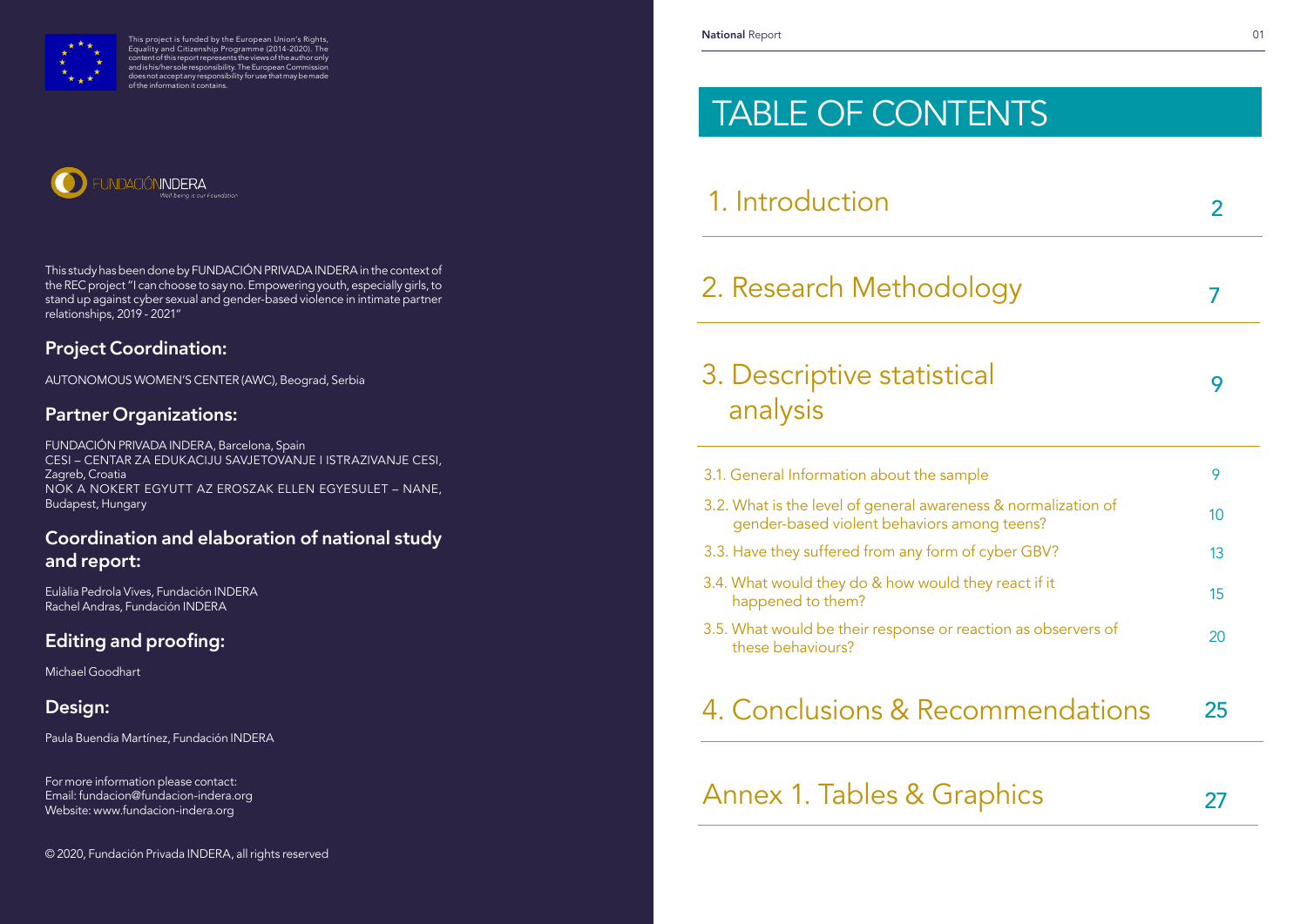Though digital technology has enabled improved access to information and networking, it has also provided a space for replicating the imbalance of gendered power relations and diverse forms of discrimination that underlie violence against women and girls (VAWG). Data on VAWG occurring online indicates that, in Europe, 9 million girls have experienced some kind of cyber violence, by the time they are 15 years old.

Furthermore, data from the 2014 FRA survey shows that 77 % of women who have experienced cyber harassment have also experienced at least one form of sexual or/ and physical violence from an intimate partner and 7 in 10 women (70 %) who have experienced cyber stalking, have also experienced at least one form of physical or/and sexual violence from an intimate partner<sup>2</sup>.

There are various forms of cyber VAWG, including hate speech, hacking, cyber stalking, non-consensual pornography, gender-based slurs and harassment, 'slut-shaming', 'sextortion', rape and death threats, 'doxing' and electronically enabled trafficking.

Experts have warned against conceptualizing cyber VAWG as a completely separate phenomenon to 'real world' violence, when in fact it is more appropriately seen as a continuum of offline violence. For example, cyber stalking by a partner or ex-partner follows the same patterns as offline stalking and is therefore intimate partner violence, simply facilitated by technology.

There is still a strong need to focus on lowering tolerance towards cyber SGBV, especially when it comes to youth intimate partner relationships and increasing their readiness for speaking out and acting against such violence. Research has shown that some teenagers have worryingly high levels of acceptance of abuse within relationships and often justify the abuse with the actions of the victim. $^3$ 

The project in which this research is included (NO SGBV - I can choose to say no. Empowering youth, especially girls, to stand up against cyber sexual and gender-based violence in intimate partner relationships) was submitted to the European Commission in 2018, in the Call for Proposals for Action Grants Under 2018 Rights, Equality and Citizenship Work Programme, REC-RDAP-GBV-AG-2018, by the Autonomous Women's Center (Serbia) in collaboration with CESI - Centar Za Edukaciju Savjetovanje I Istrazivanje (Croatia), NANE - Women's Rights Association (Hungary) and Fundación Privada Indera (Spain).

The project seeks to contribute to ending cyber sexual and gender-based violence (SGBV) in youth (aged 15-19) intimate partner relationships, by especially empowering girls and supporting them to stand up against violence.

Although cybersexual harassment has been included in the Spanish criminal code since 2013 (art. 183 ter. of the Criminal Code), this is only considered as such when it involves adults contacting minors, what we know as grooming, and not

# 1. INTRODUCTION

The increasing reach of the internet, the rapid spread of mobile information and the widespread use of social media, has led to the emergence of cyber violence against women and girls (VAWG) as a growing global problem with potentially significant economic and societal consequences<sup>1</sup>.

#### other types of cybersexual harassments between adults.

Furthermore, sexual harassment in our Criminal Code refers only to situations in which someone asks sexual favors to someone else in the field of an employment, teaching or service provision relationship, leaving out all other types of sexual harassment (online and offline).

In 2015, the law was changed again, including stalking and sexting (defined as the unauthorized disclosure of intimate images or recordings obtained with the consent of the affected person) in the Criminal Code through articles 172 ter. And 197.7.

For essential change to happen it is not enough to just have in place legal regulations and protocols of action. Because there is still insufficient research on cyber SGBV, it is necessary to map underlying determinants and key drivers of violent behavior to inform empowerment and support interventions with youth. For this very reason, the EU project NOSGBV in which this research has been conducted, aims to, through awareness-raising and education activities, mobilize youth and teachers in standing up against cyber SGBV and provide them with knowledge and tools to better understand the causes, forms and consequences of cyber SGBV in youth partner relationship and take steps in standing up to it/preventing it.

According to an FRA study, the prevalence of physical and sexual violence by current and/or previous partners is up to 13% and by any other person up to 16% since the age of 15 in Spain.

Furthermore, one in three women in Spain (33%) have experienced some form of psychological violence in their relationships. (17% experiencing it with their current partner and 37% having experienced it with previous partners).

Prevalence of stalking since the age of 15 is marked 11% and prevalence of sexual harassment since the age of 15 goes between 39% and 50% of women, depending on the number of items taken into consideration as sexual harassment.

16% having been sexually harassed by unwelcome touching, hugging or kissing since the age of 15 and 10% having been cyberharassed since the age of 15, the age of the most affected respondents was between 18 and 29.

As the world becomes more and more connected, relationships become more mixed with the online world. Socialization in young people has changed and adapted as well, making impossible for them to separate *online* and *offline*

<sup>&</sup>lt;sup>1</sup>EIGE report "Cyber violence against women and girls",2017, available at: https://eige.europa.eu/rdc/eige-publications/cyber-<u>violence-against-women-and-girls</u><br><sup>2</sup>ldem.

<sup>&</sup>lt;sup>3</sup>Against Violence and Abuse: A teacher's guide to violence and abuse, available at: <u>https://assets.publishing.service.gov.uk/</u><br>government/uploads/system/uploads/attachment\_data/file/506524/teen-abuse-teachers-guide.pdf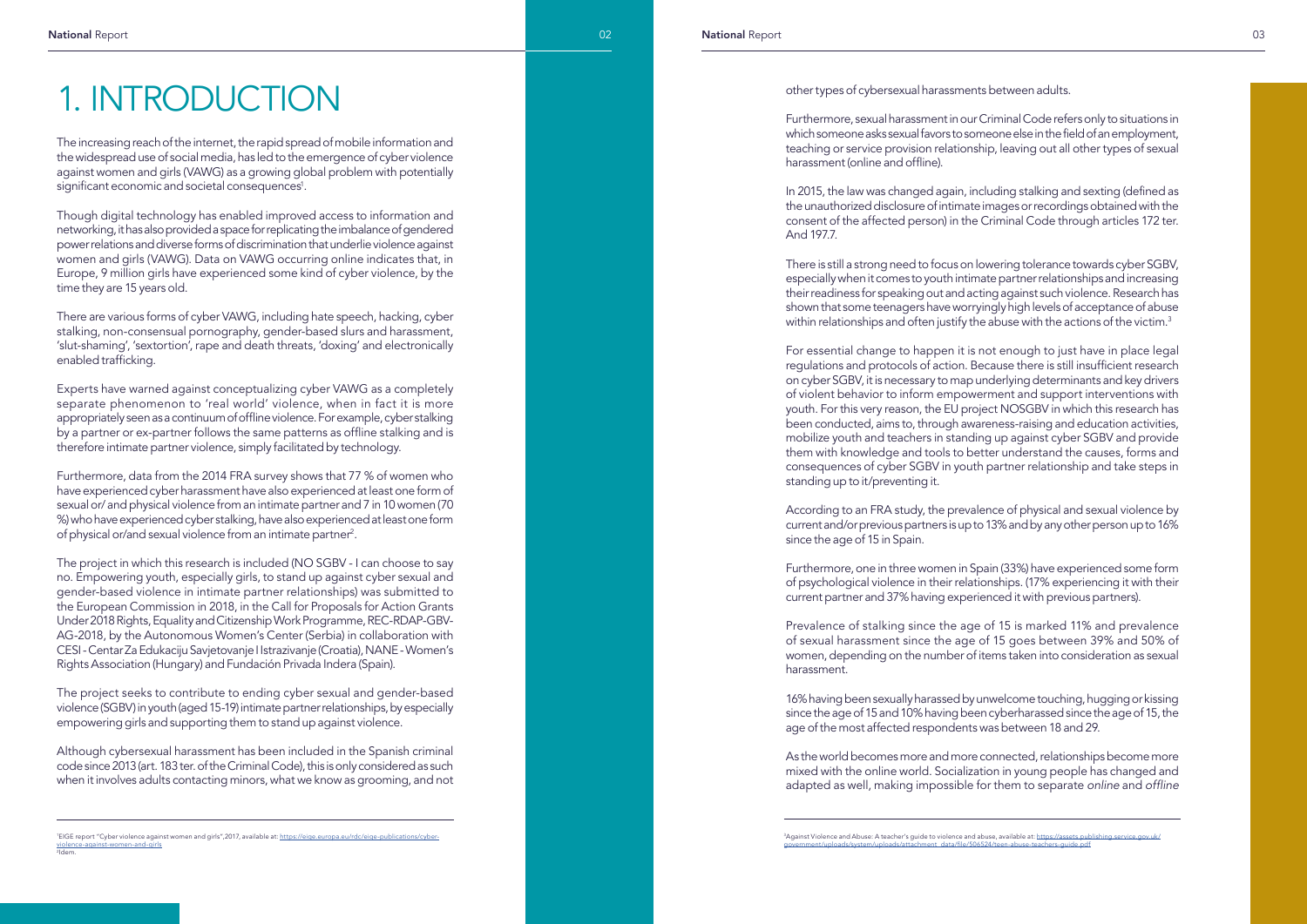realities, as everything is part of their daily lives. These patterns are making the way they communicate with others different from previous generations.

For example, for adolescents, 'sexting', i.e. the sending and receiving of sexual images and text messages, is part of their reality and it plays an important role in connection with experiences of sexual violence.

Furthermore 17% to 41% of the girls and 9% to 25 % of the boys in this study said that they had experienced sexual violence from their partner $\hbox{}^4.$ 

An European survey among 4564 adolescents from Bulgaria, Cyprus, England, Italy and Norway between the ages of 14 and 17 years, established a clear correlation between sexting and real-life experiences of violence. Despite great differences between adolescents in the different countries, those reporting violence in their relationships were also more than twice as likely to have sent or received sexual images or text messages. A significant part of the girls interviewed (between 9% and 42 %) said that the pictures or messages sent by them had been forwarded to others.

Another research conducted within the European Flirt Expert Project (2017) 5 , supported by the European Commission and conducted in Austria, Poland, Romania and Spain, inquired about the connections between sexual harassment (exhibitionism, sending non-asked intimate photos, etc.) and sexual abuse (groping, kissing, etc.) and sexting as a way of flirting.

It became clear in the survey that, for that sample of young people, there was a strong connection between sexting during a relationship and the experience of sexual violence without physical contact: 21% of those stating that they had practiced sexting during a relationship were affected by sexual violence without physical contact, but only 6% of those never having practiced sexting in a relationship. There was also a connection between sexting and experiences of sexual violence with physical contact: Those participants, who had practiced sexting once, a few times and often, were twice as often victims of sexual violence with physical contact.

Furthermore, the survey showed that, even if the prevalence was low, from those who claimed to be sexually harassed or abused, there was a big difference between sexes, as girls and young women were affected twice as often than boys and young men.

In Spain, there have been several investigations on the extent of intimate partner violence in young relationships. A survey conducted by the Ministry of Equality in 2015 on teenage girls and boys across Spain shows that roughly 1 in every 10 girls say they have experienced an abusive situation at the hands of the boy they are going out with. A little more, 1.3 in every 10 teenage boys, admit to behaving aggressively towards their girlfriends.

Furthermore, IPV mediated through technology appears to especially be a problem between young couples than in general, being 25,1% of the girls 4 between 16 and 19 years old who have admitted being controlled through their phones by their partners vs. 9.6% of the total women sample 6 . This relates to another study on teenage perceptions on TDV 7 which found out that one in three young people considers it inevitable or acceptable in some circumstances to 'control the couple's schedule', 'prevent the couple from seeing their family or friends',' not allow the couple to work or study 'or' tell them things they can or cannot do'. It looks like control violence is widely accepted among young people.

Related to cybersexual and gender-based violence, the newest investigation was made in 2014<sup>8</sup> and in that time there was already awareness about the potential and the huge role that social media plays in violence. This research also pointed out the difficulties that social media creates in that it offers such an easy access to the victims of these behaviours through the use of these online platforms. But, due to the relative emergence of the phenomena, further investigation about cyberviolence needs to be conducted in order to draw more conclusions.

In the study carried out by Donoso, Rubio and Vilà (2018) 9 about genderbased cyber violent behaviors, they divided the possible behaviors that can be committed through social media and internet mediated into categories depending on what it is that "motivates" the aggressor to behave that way.

The categories set by them were:

### 1. Transgressing sexual normativity for women

*Behaviors*: insulting women online for being sexually active, calling them names for having been in more relationships than "the usual" according to gender stereotypes, etc.

# 2. Transgressing sexual heteronormativity

Behaviors: insulting (or other behaviors online) both women and men because of their sexual orientation (different than the heteronormative standard)

## 3. Transgressing the heteronormative beauty stereotypes

Behaviors: insulting (or other behaviors online) girls for not having the perfect body, not dressing properly "like a girl", dressing in a mannish way… or boys for not having the perfect body too, not being "macho" enough, etc.

### 4. Sexual Violence

In this category, there's a whole lot of behaviors that can be committed: from harassment, abuse to non-consensual pornography distribution, threats, etc.

<sup>&</sup>lt;sup>4</sup>STIR Safeguarding Teenage Intimate Relationships, 2015, Briefing paper. https://childhub.org/en/child-protection-multimediaresources/safeguarding-teenage-intimate-relationships-stir-young-peoples<br><sup>5</sup>Hazissa (2017) Survey of the sexual health of adolescents and young adults carried out in the course of the project "European Flirt Expert". Selected results. http://www.love-and-respect.org/uploads/EU\_Survey%20about%20the of%20adolescents%20and%20young%20adults.pdf

<sup>6</sup>Government Office against Gender based Violence (2015) Survey on violence against women: Main results. Ministry of Health, Social Services and Equality Publications Center. 7 Government Office against Gender based Violence (2015) Teenage perception on gender-based violence. Ministry of Health,

Social Services and Equality Publications Center.

<sup>8</sup>Government Office against Gender based Violence (2014) Cyberbullying as a way to exercise Gender Violence in Y outh: a risk in the information and knowledge society. Ministry of Health, Social Services and Equality Publications Center.<br>°Donoso Vázquez, T.; Rubio Hurtado, M. J. y Vilà Baños, R. (2018). Adolescence and gender violenc experiences. Educación XX1, 21(1), 109-134, doi: 10.5944/educXX1.2018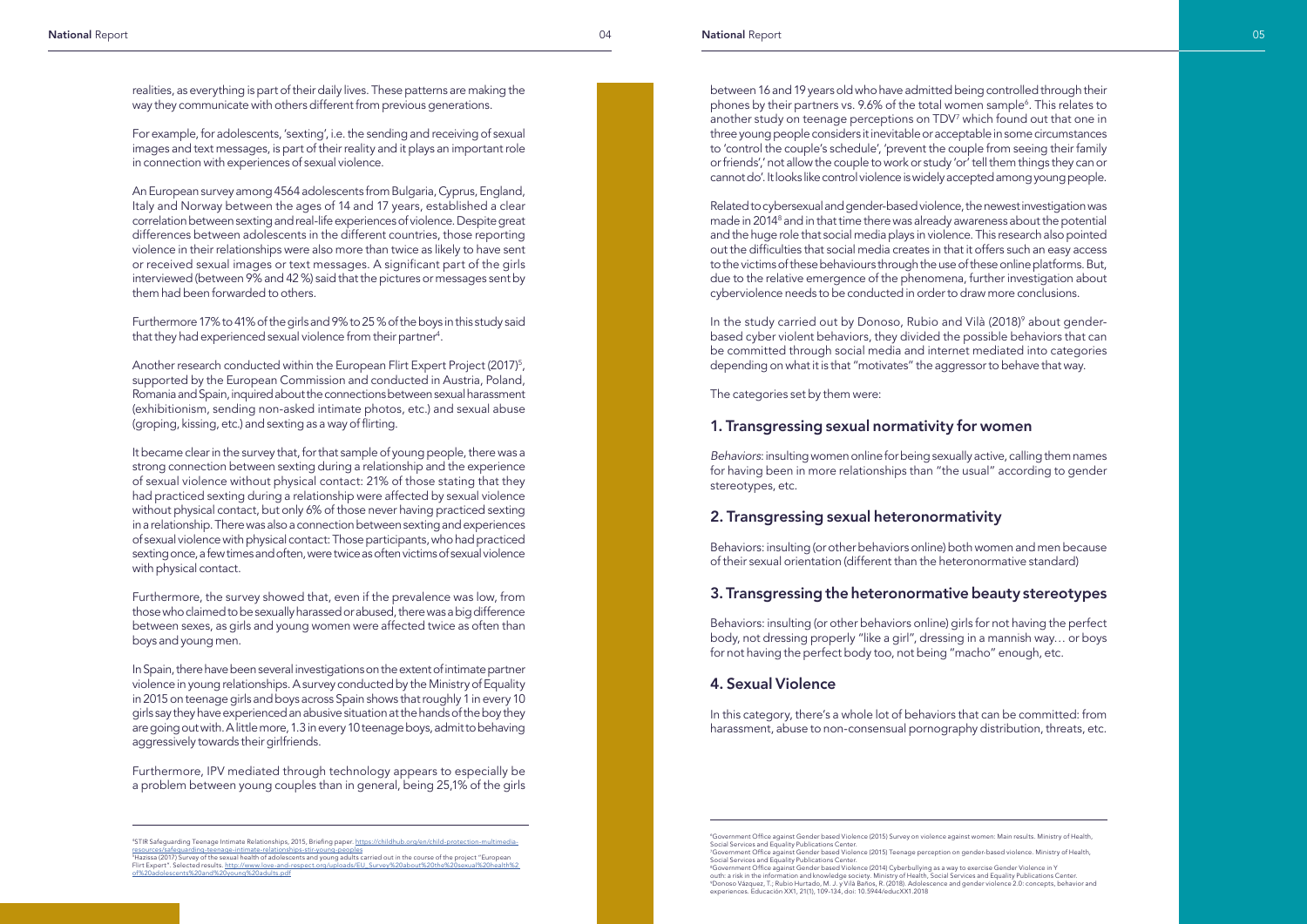# 5. Violence associated with romantic love myths (Teen Dating Violence)

*Behaviors* here often are controlling and jealousy behaviors through technology like instant messages, apps. Although, we need to bear in mind that some of the sexual violence behaviors can fit in this category, as they are usually committed by a partner or ex-partner.

## 6. Other reasons: violent attitudes against feminism movement in general

*Behaviors*: Hate speech online, insults…

The following research aims to use an innovative methodology to be able to assess what is the awareness and which are the attitudes young people have about cyber sexual gender-based violence and Teen Dating Violence. Furthermore, the research has also included a section to measure the incidence of the phenomenon in the lives of the adolescents surveyed.

The used questionnaire for the present research focused on categories 4 and 5 in this list but the other categories were found worthy to explore in order to have a broader insight on the normalization of these kind of behaviors, as it is known that the normalization of one of those types can lead to another and perpetuate the chain of violence.

Besides, what most of the times may be called "Sexist Attitudes", to differentiate them from "more violent" behaviors, are harassing behaviors and are actually the 'light version' of the same ill. From Indera's understanding, sexist attitudes are abusive and violent. It is a harassment that makes a woman feel less in herself, it makes her feel insecure in her body, it makes her dress differently and it seriously impacts women's freedom of movement. So, it is needed to explore awareness on these 'light versions' in order to get the whole picture.



Gaining awareness is a complex process. Introducing a concept or a fact to someone is only the first step. This fact either gets pushed out of the person's mind or gets registered in his/her psyche as knowledge. The last and the most significant step to gaining awareness is when someone uses this knowledge to bring about an attitudinal or behavioral change. This is when the person is finally productively aware of the concept or fact.

Testing awareness on one topic is an important step to be able to carry out good and useful prevention campaigns. The surveys conducted with this aim can help us to figure out if the problem of a phenomena happening in one society is a product (in certain part) of this lack of awareness or to discover that, even though the results show a grand amount of awareness, the behaviors don't change and the problem remains unsolved. In that case, other types of strategies need to be carried out as prevention mechanisms.

Understanding people's preset beliefs that can get in the way of accepting new information and learning about the traditions or difficulties that keep people from implementing behavioral changes are important aspects to consider while designing awareness survey questions. In our case, these sets of beliefs would translate into gender stereotypes.

But, how to measure awareness and attitudes in youth people in an attractive way that can lead them to answer the questions with honesty?

In order to do that, we have chosen a format and layout that is part of their daily way to communicate. Hence, the questions are placed within WhatsApp conversations placed in the questionnaire with screenshots, showing different situations for them to react, comment and take part as a member of a group chat or as a friend who is asked for advice. In that way young people would be able to get more involved in the situations and engage better to get a real answer rather than just read some questions and check the boxes yes, no, maybe, etc.

To find out about the level of awareness on the topic, we wanted to ask about two main things: general awareness on gender violence, stereotypes, etc. and specific awareness on cybersexual abuse and TDV.

And to find out about their attitudes/behaviors and strategies we asked the youth what they would do if they themselves were to suffer the violence or observe it happening or if they were asked by a friend and what would be the action they would take. The aim with this was to address the individual capacity to respond to situations of sexual violence and abuse and the growing normalization of TDV in the virtual environment and also to measure how often the bystander attitude shows, which is strongly enabling the acceptance and normalization of abuse on a daily basis.

# 2. RESEARCH METHODOLOGY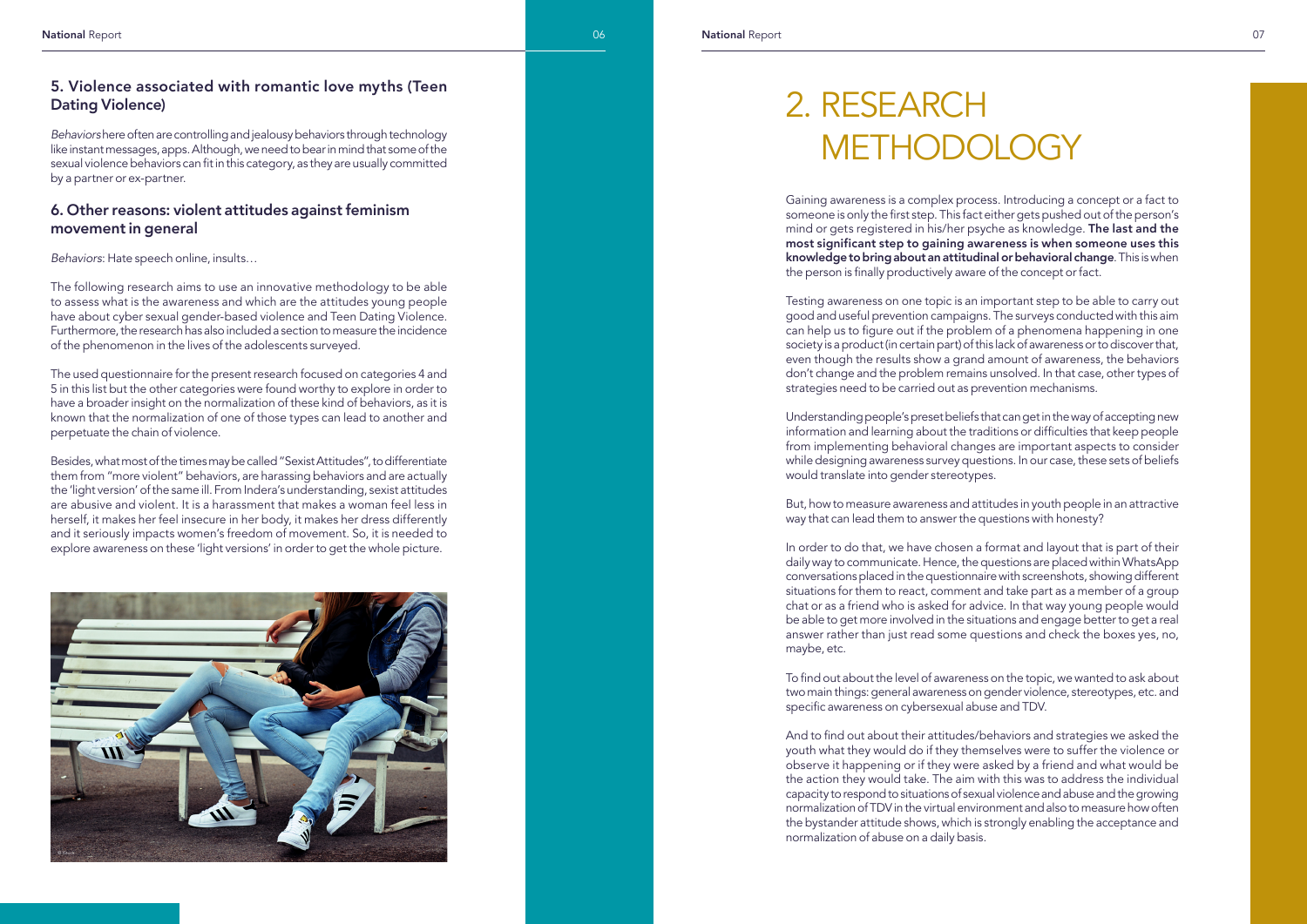Our results are based on a sample of 204 participants, 101 of them of female sex (49.5%) and 103 of them of male sex (50.5%).

The age of the sample is distributed in the following way:

# *Recruitment process and distribution method*

The questionnaires were distributed in two public high schools in Barcelona, in the El Clot and Poble Nou neighborhoods.

With these premises, we must emphasize that this research does not seek to be representative of all young people who live in the country. At most, it can give us an image of the young people who study (and therefore it is highly likely that they live) in the neighborhoods of El Clot and Poble Nou.

The questionnaires were completed in paper during one-hour workshops implemented in the schools and then digitalized into the statistical program SPSS for its analysis.

2. The predisposition of the high schools where the research was conducted. These high-schools have special sensitivity for this topic and they already try to do workshops and other activities to raise awareness on the topic. One of them has even created a whole commission with their students to prevent TDV happening in the school. Due to this, it may be possible that the level of awareness of the sample is higher than the norm.

During those workshops, the students would first complete the survey and then comment it with the facilitators in a previous exercise to start raising awareness for future implementation of other project related activities.

# *Challenges or obstacles*

The limitations we have encountered when implementing the questionnaires were mainly three:

1. The challenge of getting the attention of pupils, in order for them to complete and take the questionnaire seriously.

3. The COVID-19 pandemic situation in which we are. Due to the lockdown in Spain, 3 workshops had to be canceled, thus preventing us from getting all the data we wanted.

# 3. DESCRIPTIVE STATISTICAL ANALYSIS

# 3.1 General information about the sample



As it can be seen, almost half the sample is 14 years old, followed by 31,9% of people who are 16 years old. As we mentioned before, 3 more workshops to collect samples were going to occur just when the lockdown was introduced. Those workshops were going to be implemented with last year students (17-18 years old), thus increasing the sample by 75 more people, which would have allowed us to select a more distributed final sample. This has not been possible and is not expected to be possible before the end date.

The geographical origin from the sample has been already mentioned in the previous section of this paper.

To finish with the general data of the sample, the students were asked which were the most used social networks for them. This question allowed multiple answers, so their response showed us that 94.6% of the sample marked Whatsapp and 78.43% marked Instagram as their most used social media. Few cases marked other social media platforms as Tik Tok, Twitter, Telegram, Snapchat or Facebook, but those were no more than 7 people.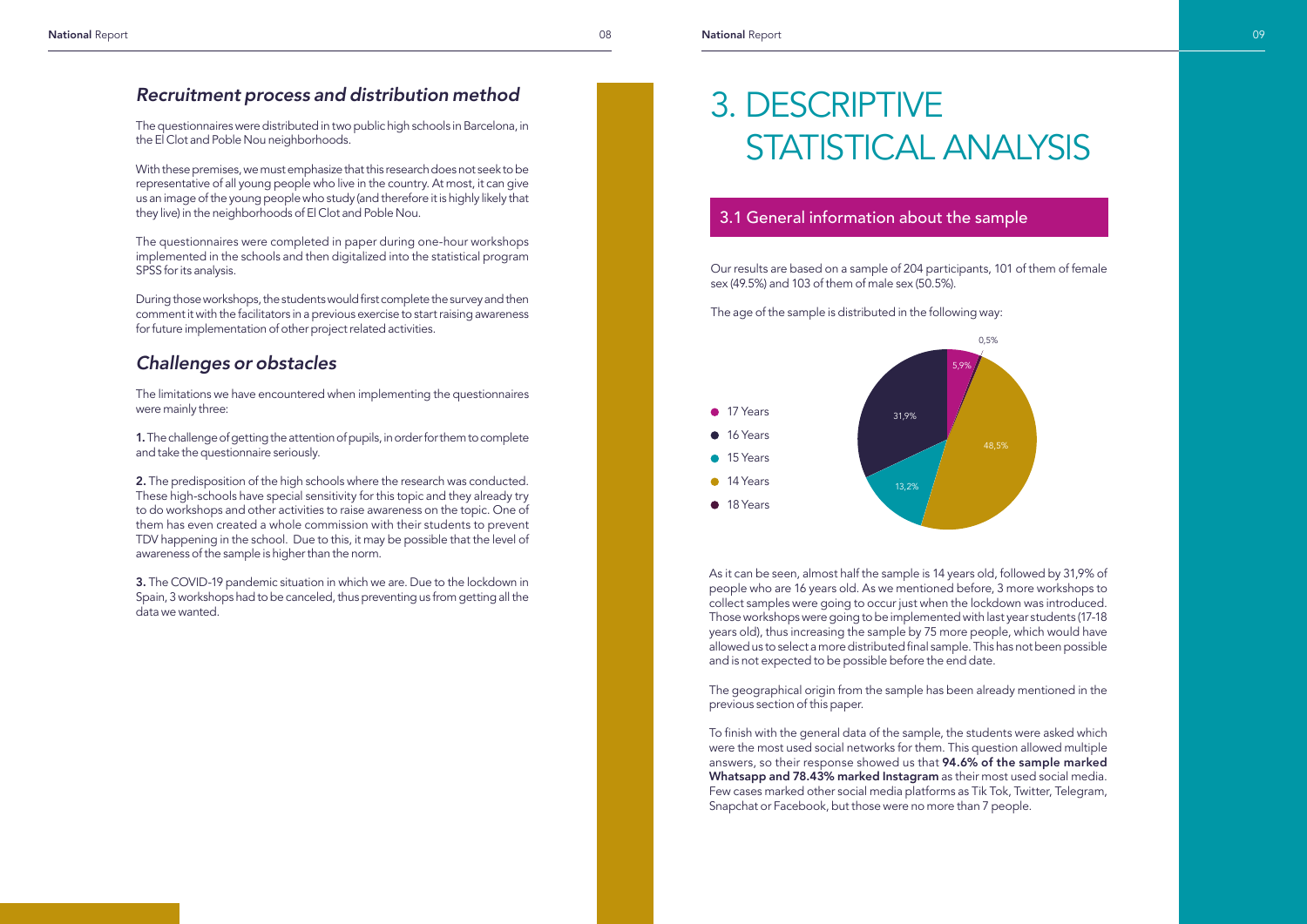# *Gender-based Violent Behaviors*

Respondents were asked to rate 5 types of gender-based violent behaviors. Their responses can be found in Annex 1.

As general comments, it has been noticed that, although most of the respondents don't accept any of the behaviors described, male and female responses distribute slightly different; with female respondents generally not going as far as male participants when it comes to accepting those behaviors.

While in some of the behaviors there are boys that come to describe the act as "Kind of ok" or even "Ok and normal", girls don't go to that extreme except in one case out of the five.

Behaviors that provide the clearest picture are "Mocking online someone because he/she is gay/lesbian/bisexual" and "Boys entering girls' changing rooms in schools and taking photos of them as a way of having fun", in which case the behaviors are rated as "totally unacceptable" by, 89,2% (94,1% of girls and 84,5% of boys) of the sample in the first one and 90,5% (98%-83,5%) in the second one.

About gender roles and stereotypes, the other behavior that was presented was "Saying things like "you look sooo gay on this picture" or "look at her, she looks like a boy"", which is rated by 47,1% of the sample as "Totally unacceptable" and "Not ok" by 40,2% of it. This can indicate that while almost everyone recognizes direct violence (mocking online) as a violent behavior, it is not the same when it comes to "funny" comments; in those cases they are more reluctant to position themselves completely against the behavior, maybe because they themselves, as the rest of the society, have made such jokes sometimes or have heard about them.

When asked about what they think about "Making comments on someone's posts mocking them because they posted something that is saying no to abuse and violence", gender differences are also shown: 80,2% of girls rated this behavior as "Totally unacceptable" and 15,8% as "Not ok" (the rest was not sure), while only 50,5% of boys rated it as "Totally Unacceptable" and 38,8% as "Not ok" (the rest divided between "not sure" and, some people, rating it as "kind of ok").

On the other hand, the behavior that showed the most unclear picture was "Commenting with your friends about a girl because she has a "reputation"", where "Totally unacceptable" and "Not ok" got 67,7% of the responses between the two of them, 15,7% people being "Not sure" and even 9,3% and 7,4% rating it "Kind of ok" and "That's ok and normal" respectively.

Again, in this case there are some gender differences, 41,6% of women rating it "Totally unacceptable" and 35,6% "Not ok" while only 14,6% of men rating it "Totally unacceptable" and 43,7% "Not ok". But, despite this, both genders have people who rate the behavior as "kind of ok" or even "ok and normal".

# *Sextortion*

Respondents were asked to rate 5 types of gender-based violent behaviors. Their responses can be found in Annex 1. A sextortion online situation was shown to respondents through WhatsApp screenshots. When asked about if this situation was acceptable, the responses were the following:

## 3.2 What is the level of general awareness and normalization of gender-based violent behaviors?

"Do you think it is an acceptable behaviour if someone gets upset because of a break-up and starts threatening their ex-partner?"

As it can be seen, there is no significant difference between male and female respondents, being that 68,6% of them rate the behavior as "Totally unacceptable", followed by 21,6% that rated it as "Not ok". Although, as it was commented on before, girls tend to grade the behavior worse than boys.



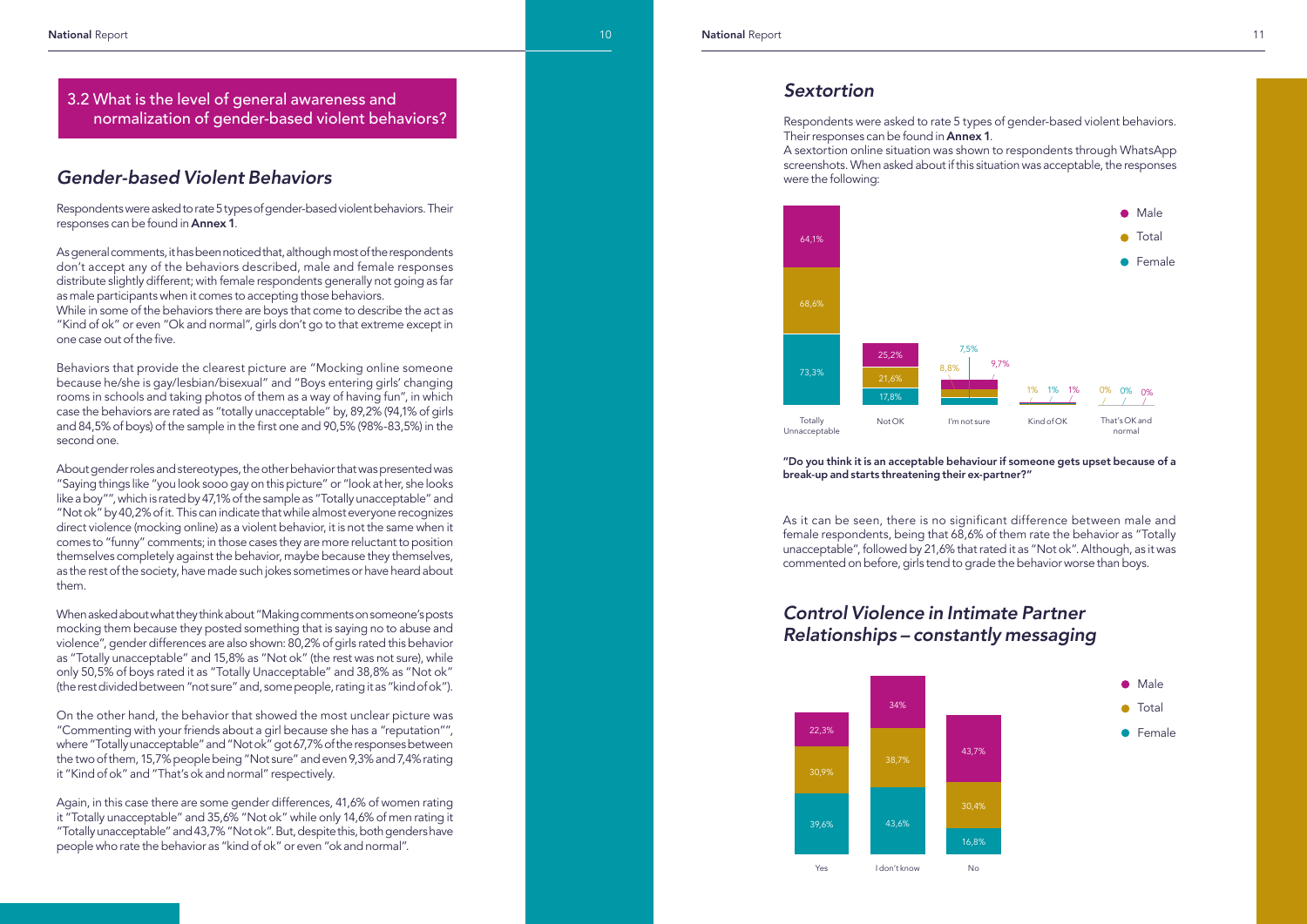People in the sample were asked whether they identified constant messaging from their partners as a violent or abusive behavior. As it can be seen in the graphic, there is a huge number of respondents that are confused about it.

Another important discovery that can be appreciated is the difference between genders. While most of the female respondents are undecided between it being a violent behavior or not knowing it and only 16.8% clearly denying it, 43.7% of male respondents (almost half of them) have clearly denied it, 34% of them are not sure about it and only 22.3% consider it a violent behavior.

This differences in the responses, that are present and are going to be present throughout the document, do nothing but emphasize the importance of involving young boys in the prevention of gender-based violence.

# Password exchange - Do you consider it as "no big deal"?

As the graphic shows, when asked about if exchanging passwords is not serious or not so important, the response that most of them (72.1%) gave is "No", it is not something serious for them, followed by 21.1% of them that don't know and 6.9% that think it is not important.

Again, we observe that more boys than girls consider it as not serious (11.7% vs. 2%).

Due to the size of the sample and the few affirmative responses we obtained in these questions, most of the percentages are not more than 1 to 5%, making general inferences impossible to draw. The questions about systematic experiences and feelings of the victims are especially not reliable due to less than 5% of the sample answering them.

For that reason, a short summary of the most relevant results will be developed here whereas the complete tables for these questions can be found in the annex 1 below.

#### *When asked about…*

*The sexualization of the body*, more than 50% of the total sample has been sexualized through comments online at least once (being 33,3% few times and 13,2% frequently). Disaggregated by sex, it can be seen that more female than male respondents have experienced it, being the males that have never been commented on their bodies 57,3% vs. 36,6% of females.

*Cyberbullying or cyberharassment*, 85.8% of the sample has not suffered from it, whereas 10.8% have experienced it once, 2.9% few times and 0.5% frequently. About gender differences, females that have experienced it once are almost double than males (13.6% vs. 7.8%).

*Sextortion*, 94,1% of the sample has not suffered from it. Disaggregated by sex, 7.9% of females have suffered it (at least once) compared to 3.8% of males.

*Sexpreading*, 90.7% of the sample has not suffered from it (87.1% of females and 94.2% of males). In the same line as the previous question, it seems like female participants have experienced it more than males (12.8% vs. 5.9%).

*Physical threats*, 70.1% of the sample has not received physical threats online (73.3% of female respondents and 67% of male). 14.9% of females and 12.6% of males have received them "once", 11.9% (F) and 15.5% (M) "Few times" and 0% of females and 4.9% of male "Frequently". It seems like physical threats are happening more to boys than girls. When asked about the attacker, those were either different people rather than the same person and, when it was the same person, those were males who were not the victim's partner or ex-partner. It is highly possible here, then, that the violent threats they are reporting here are acts of peer violence (bullying, fights) rather than gender-based violence.

However, when asked if any of those received threats involved sexual violence, 0% of males answered affirmatively compared to females, where there were 2 affirmative cases. So even when those threats are more directed towards males, those that include sexual violence are not. Sexual violence is used as a threat against girls but not boys.

*Porn viewing*, 82.4% of the sample (82.2% of girls and 82.5% of boys) have never been asked to watch online porn or participate in acts inspired by online porn. 8.9% of female participants and 3.9% of male have been asked "once", 8.9% of females and 8.7% of males "few times" and 0% of females and 4.9% of males "Frequently". When asked about if it was the same person, that was not the case for the majority of boys, where they were different people except for one case where it was a male person who was



# 3.3 Have they suffered from any form of cyber GBV? among teens?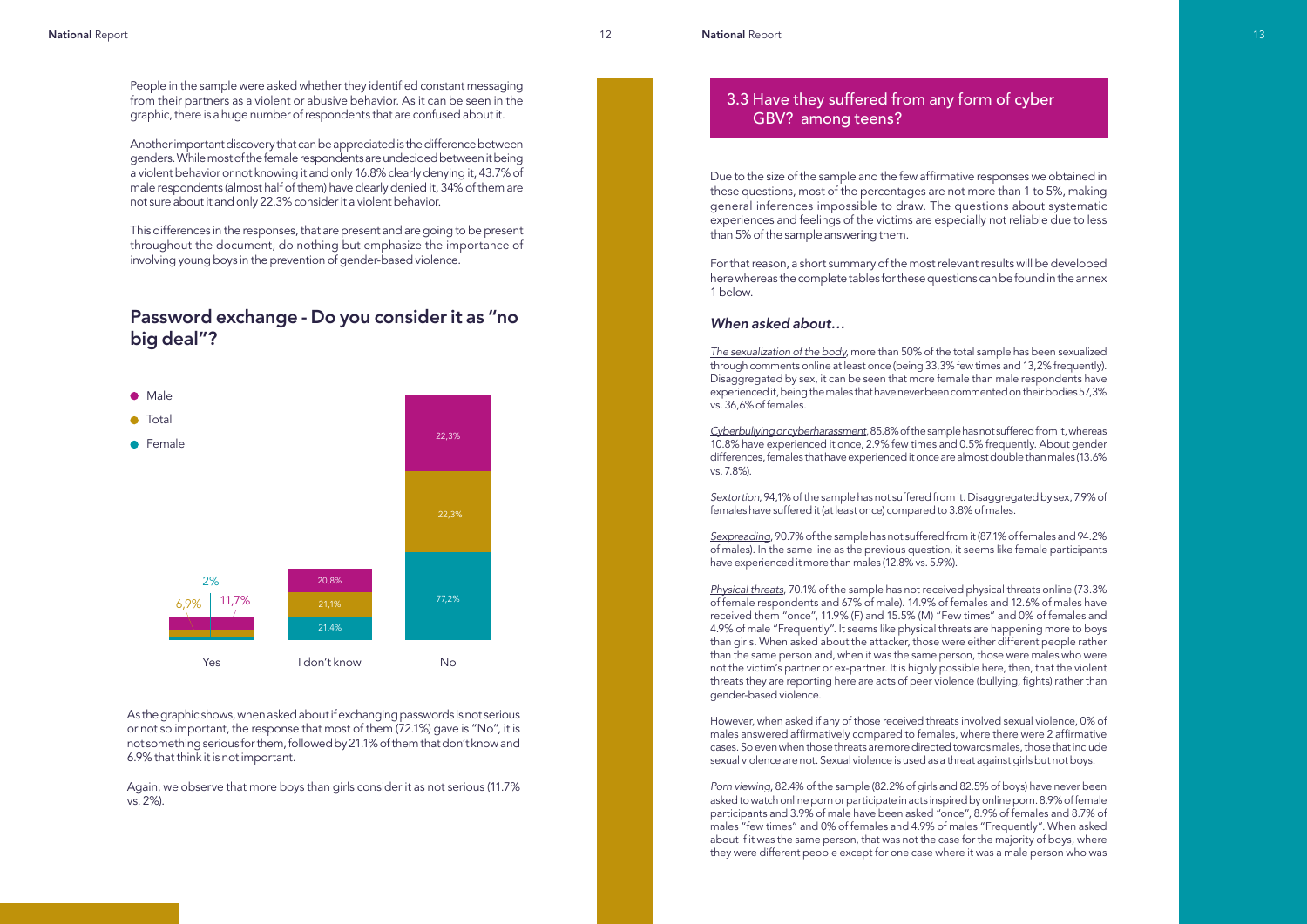not his partner or ex-partner. Whereas in the case of girls, the percentages are more distributed between different people (5%), a male partner or ex-partner (2%) and a male person who is not her partner or ex-partner (2%).

The 12.9% of boys who answered "Few times" or "frequently" felt like it was not a big deal when asked about how they felt, while in the case of the girls, the 9% who answered they experienced it more than once have more divided opinions and they felt powerless, disgusted, uncomfortable or scared in the majority of the cases and like it was not that big of a deal in fewer cases.

*Sending nudes to strangers*, 91.7% of the sample responded that they have never done it while 7% of girls and 9.7% of boys answered affirmative. In the case of girls, 4% did it because the person asked them to do it and 3% because they wanted to and, in case of boys, all of them did it because they wanted to.

*Sending nudes to their partners*, 88.2% of the sample never did it (37.7% because they never had a partner) while 11.8% of the sample did. Most of them answered that they did it because they wanted to and in the minority of the cases it was because their partners asked them to (2.5% of the cases). Differences between sex in all this data have not been found.

*Sexual harassment (receiving Dickpics)*: difference between sex were clear, being 71.8% the total of boys who have never received this kind of pictures compared to only 57.4% of girls. Being 8.9% of the female participants who have received these pictures "once", 29.7% "few times" and 4% "frequently". And 3.9% of the male participants have received them "once", 17.5% "few times" and 6.8% "frequently". The huge majority of girls who said that they received it more than once responded that the senders where different men each time and 5.9% of the women in the sample answered that it was always the same male. While, in the case of men, most of them said they were different women or different people, men and women.

*Sharing passwords*: 87.8% of the total sample responded that they never shared their password with their partners (35.8% because they have never been in a relationship). 6.4% of the total sample (7.9% of girls and 4.9% of boys) answered that they have shared it with their male partners and 5.9% of the total sample (1% of girls and 10.7% of boys) answered that they have shared it with their female partners. 1% of girls and 2.9% of boys of the sample answered that their partners had used their password to make posts, changes, etc. without their knowledge.

Changing the profile picture: 92.6% of the sample answered "no" (39.7% because they have never been in a relationship). 5% of the girls answered "affirmatively", because their male partners suggested it and 8.7% and 1% of boys answered "yes" because their female partner and male partner respectively suggested it.

As it can be seen, this data has to be taken with extreme caution, as it can be misleading. The grand amount of data and research conducted on this topic suggest that some of these responses could not be showing the reality of the phenomena. This can be due to the limitations in the methodology previously explained.

When given the scenario of a case of Sexpreading or Revenge Porn, where a boy resends naked photos of his girlfriend to his friends and those get more and more spread through social media, the participants were asked what would they do if they were the girl. Multiple answers were allowed for this question.

The first thing that can be noticed is that girls have marked more than one answer on a greater extent than boys, whether it is because, in general, they have shown more interest in the questionnaire than boys, because they have more resources and knowledge than boys or because they can empathize more with the girls' position, it cannot be known.

About responses, the percentage of girls that would do or react in a way described by the answers is larger in all the possible answers except for two of them: the revenge attitude and the passive attitude.

In the case of the revenge attitude, 24.3% of male participants vs. 17.8% of female participants would want revenge and to "find some way to shame him", this difference says a lot about gender stereotypes itself: when socialized, girls tend to learn that they need to be peaceful and submissive whereas boys have to be tough and defend their pride when harmed.

# *Sexpreading*

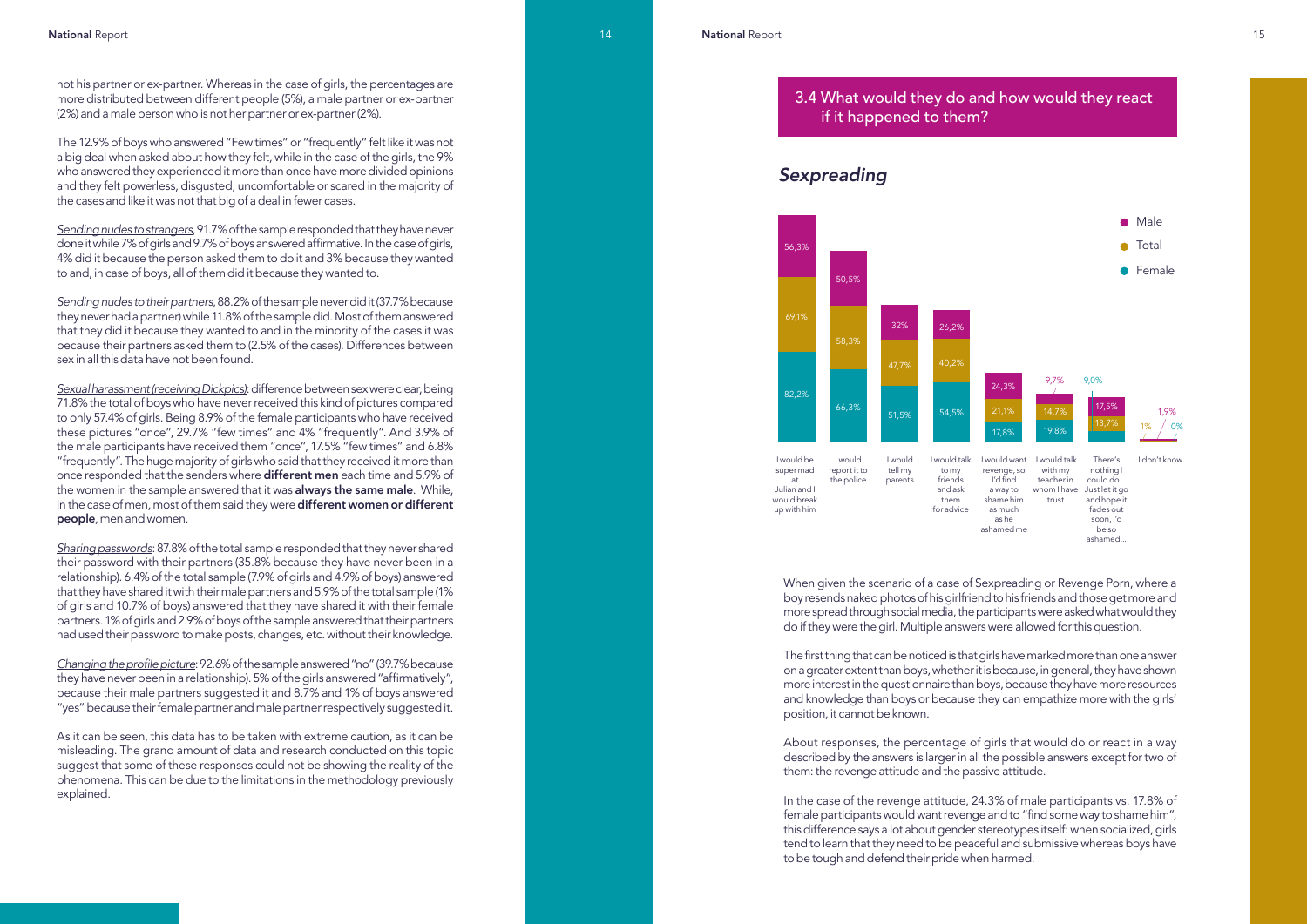As occurred in the previous scenario with the revenge, boys would choose the threat to expose them more than girls.

About the passive attitude where "there's nothing they can do and just wait for it to fade", 17.5% of male participants and 9.9% of female participants marked this as their response. When looking at this sole response, it can be difficult to see the stereotype, but if the other responses are taken into account, it can be seen that male respondents are less prone to seek for advice from friends, teachers or parents. It is in their gender socialization that men cannot show weakness, thus, seek for help or telling other people would make themselves 'not male enough'.

About breaking up, again girls have a clearer response than boys, as 82.2% of them would break up with him compared to only 56% of boys.

Finally, another thing that may be surprising is the level of respondents who would confide with the police in this case (66.3% of girls and 50.5% of boys).

# *Sexual Harassment – Send unsolicited intimate*  photos ("cyberflashing")

An Instagram conversation, where a man sent an unsolicited sexually explicit photo (dickpic) to a woman, was showed to the participants and those were asked what their response would be. Multiple answers were allowed for this question.

As it can be seen, the most repeated response to this behavior is blocking and reporting, which is the most used response by most girls, followed by leaving the message as seen and replying to them by inquiring why they sent the photo.

# *Control Violence in Intimate Partner Relationships – constantly messaging*

In this case, a situation where their partner does not stop messaging them was shown to the participants, asking them what their response would be, to measure the level of awareness of the youngsters.



Even though 43% of both girls and boys answered that they would be mad at their partners, almost twice the girls (40.6%) than boys (22.3%), answered in a reflective way, being clear that even if they have a partner, they have the right to have their privacy and own space. 20.4% of the boys vs. 5.9% of the girls would text back, ignoring the red flag and feeling bad about it.

This, again, makes clear the importance of raising awareness against genderbased violence among boys. If they do not perceive it as a problem, how can it be expected of them to not become violent or at least toxic in their own relationships?



 $6.8\%$   $4\%$ 4,5%



 I would finish talking with my friend and then talk to him/her

**Other** 

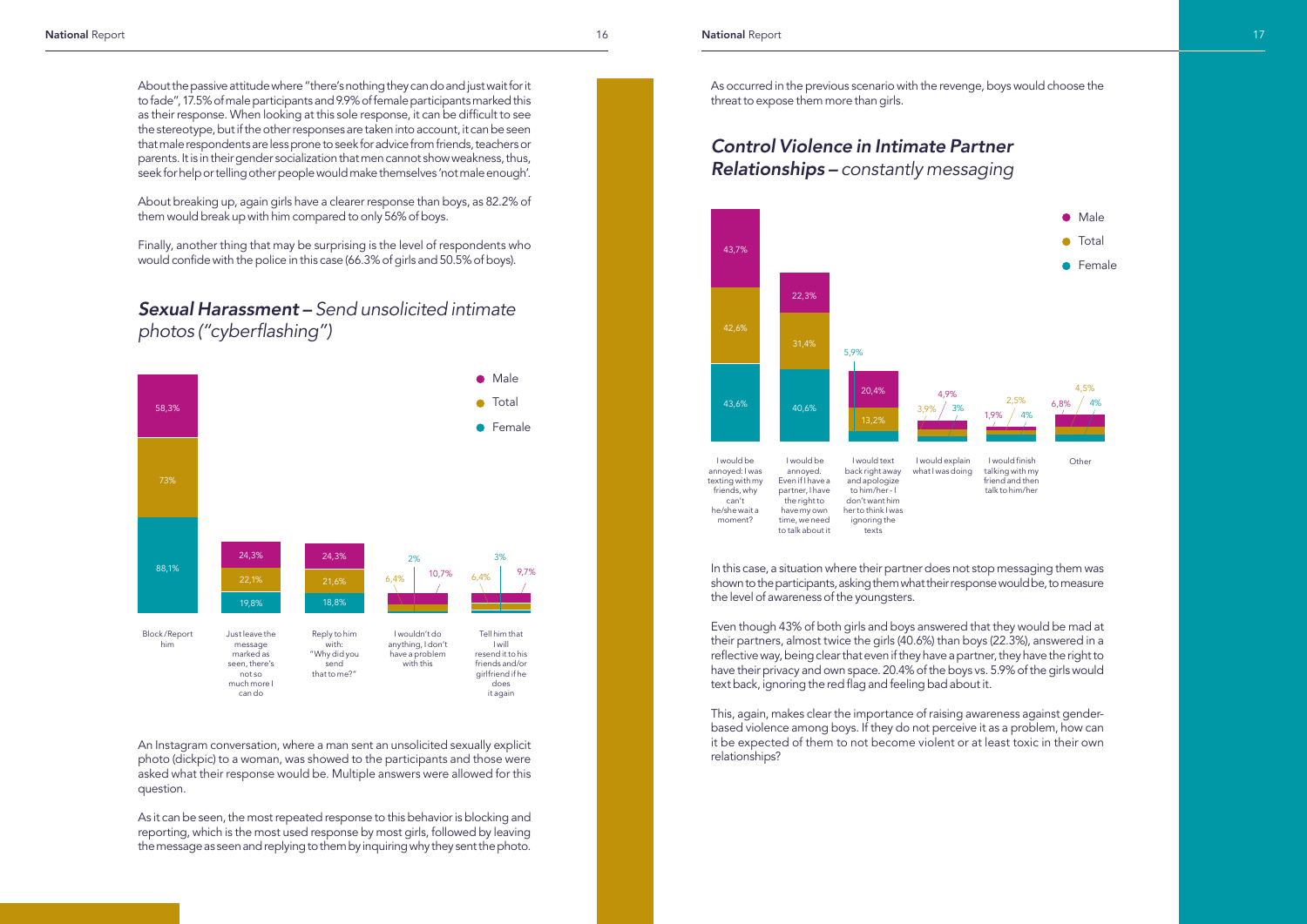The respondents were asked about whether they would exchange their password with their partners.

Most of the sample, girls and boys, seem to have a clear picture about exchanging passwords and their right to their own privacy. Again, we can see a slight differentiation by sex, given that 12.6% of boys vs. 8.9% of girls would exchange their password as a sign of trust. But in general, it appears as a conduct they know it is not about trust.

This correlates with the previous question shown at the experiences part, where only 6.4% of the sample had exchanged their passwords with their partners.

A conversation was shown about a group chat where boys were doing rankings about girls by their physical appearance. The participants were asked what they thought about it. Multiple answers were allowed in this question.

As it can be seen, girls responded with multiple answers in a greater extent than boys and most of the girls reproved the behavior (while only 38.8% of boys did it). Almost half of them would have the impulse to react when hearing or observing this behavior and it made them feel really awkward when seeing this.

On the other hand, 24.3% of boys normalized the behavior and ascribed it as something boys do and 20.4% admitted they have done it as well, compared to 5% of girls.

# *Control Violence in Intimate Partner Relationships – Password exchange*



 I really don't like it that they rank girls by their physical appearance! react and tell them that this is not ok when

impulse to

I hear this



me feel really awkward being boys, nothing new

I do this with my friends, too, I don't see the problem

Everybody does it, boys AND girls

**Other**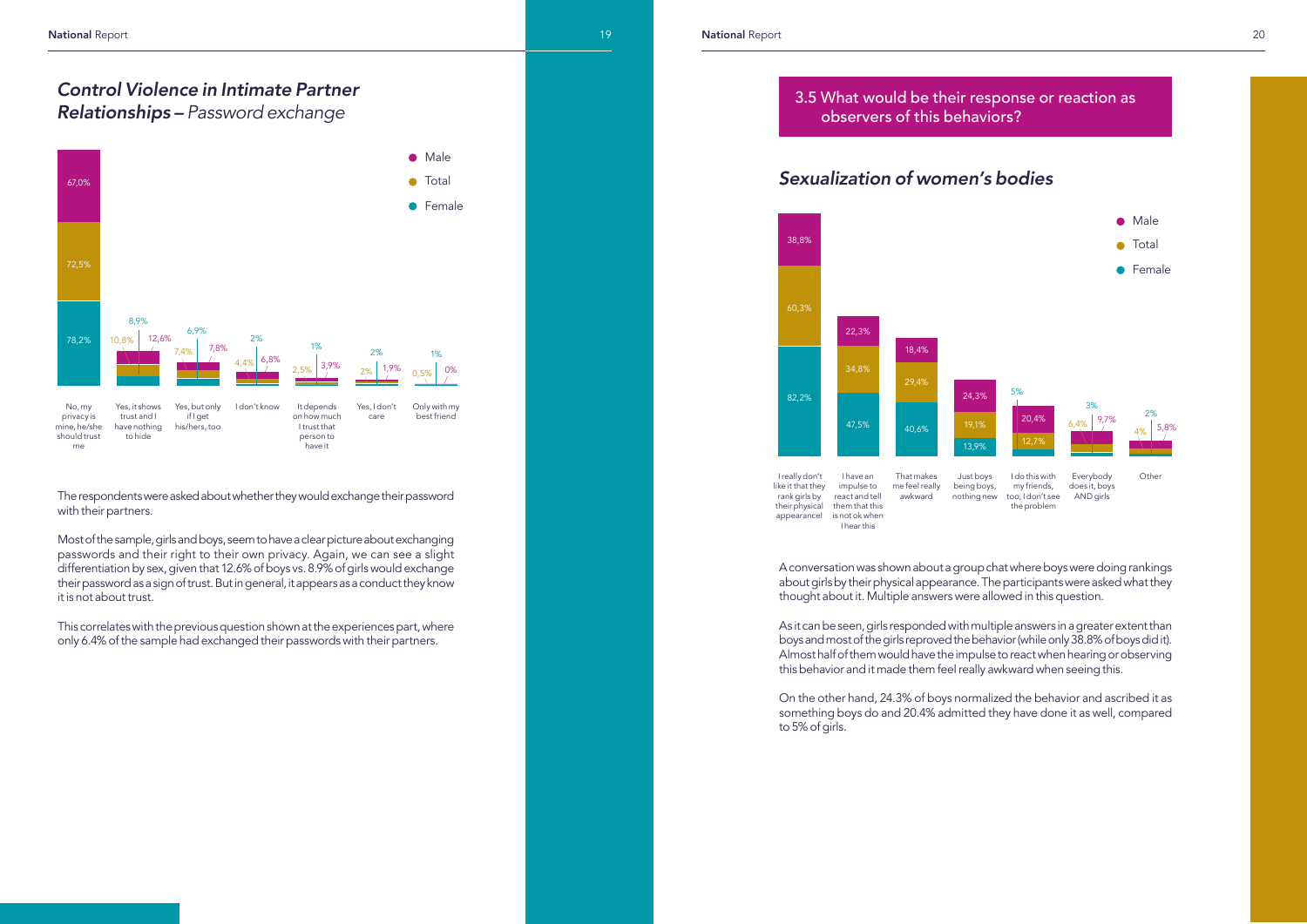Using the same sexpreading scenario as the one described before, participants were asked about what their response would be as a member of the group (spectator or bystander).

79.2% of girls would call the girl to tell her and ask about her feelings and 86.2% would ask the people who spread the photo to delete it and talk to the boy. While only 46.6% and 37.9% of boys would act that way respectively.

Besides, more boys than girls (31.1% vs. 7.9%) would not reply or say anything, 14.6% of boys vs. 4% of girls would adopt a victim blaming attitude, claiming that she shouldn't have sent the pictures and 8.7% of boys vs. 1% of girls would laugh at it.



Again, with the same example, participants were asked whether they would resend the picture or not, most of them would not do it but again 10.7% of boys compared to 5% of girls would forward it to their friend.

# *Sexpreading: Resending the picture*







Yes I don't know

**•** Male

# *Sexual Harassment – Sextortion*





 I don't know/I don't care



I would advise her to find some way to threaten him





**•** Female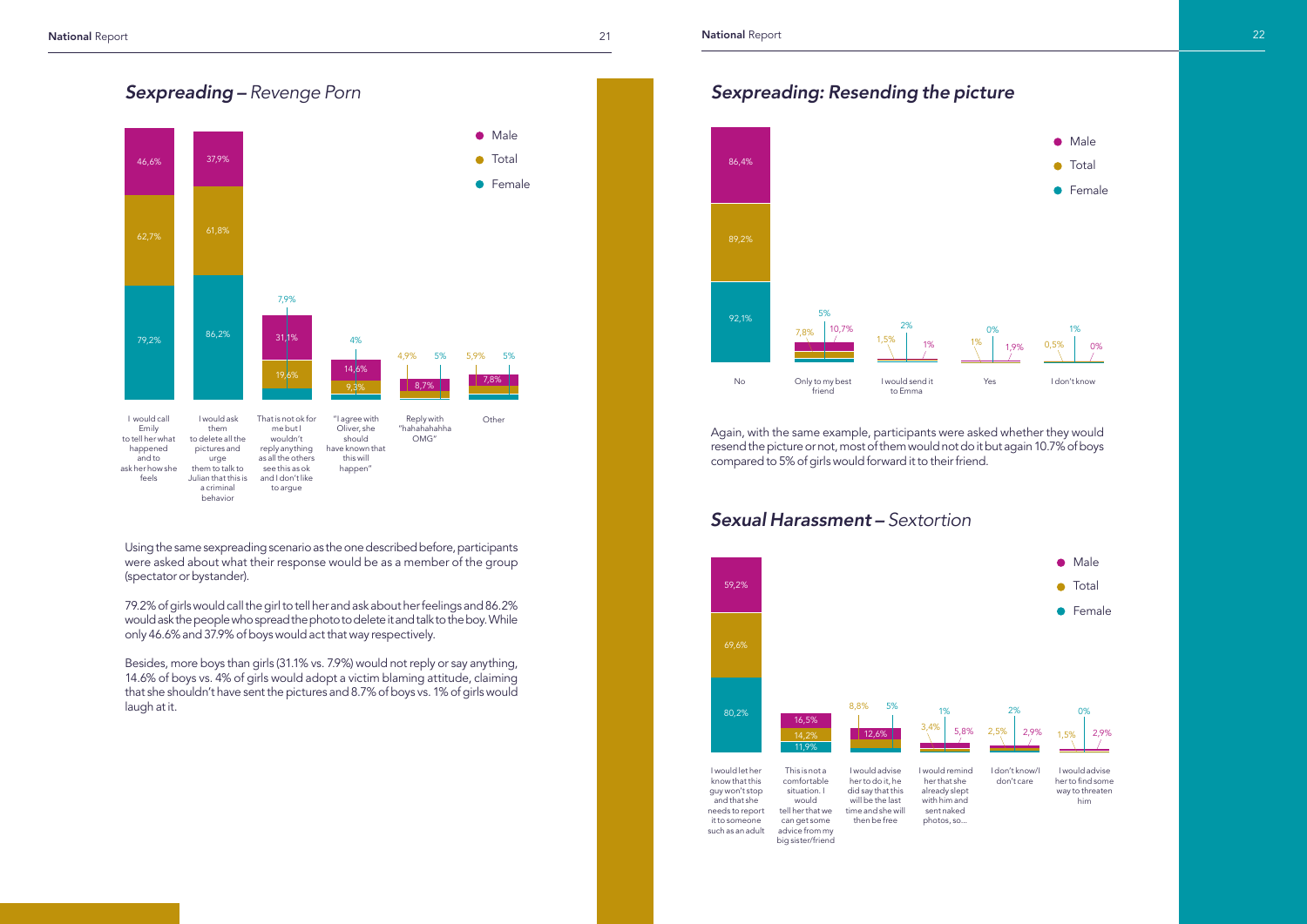A scenario where a friend asked the respondents for advice when their partner asked them to erase a contact from their social media because he/she thought they were flirting was shown. The participants were asked to give an answer.

As it can be seen, most of the respondents show awareness about the red flag in this situation, even some of them (52%) feeling clear that it's about trust.

Once more, a gender difference can be found, being 12.6% of the boys who would erase the contact, based on love and commitment, compared with 3% of girls. In addition, 3% of girls would recommend the friend to talk with their partner about it.

Only 35.6% of girls and 26.2% of boys would identify the red flag in this scenario, talking about jealousy, while over 37% of both girls and boys would not change it for that reason but would say nothing.

Besides, 27.2% of boys and 19.8% of girls have found it "cute" and would want a partner like this, 5% of girls and 1% of boys would find it cute if she would have done it because they wanted to, but not for that reason, and 2% of girls and 3.9% of boys don't see the problem if they both agreed.

# *Control Violence in Intimate Partner Relationships – Erasing Contacts*

A situation where a friend was asking the participants for advice in a sextortion situation, where the boy was threatening her to expose some naked pictures of her unless she slept with him one last time, was shown to the participants. They were asked what their advice would be.

As it can be seen, 80.2% of girls vs. 59.2% of boys would let her know that sleeping again with him will not work and that she needs to tell someone. And 11.9% of girls and 16.5% of boys would turn to someone else more experienced to help her.

On the other hand, more than twice as many boys (12.6%) as girls (5%) would advise her to do it and 5.8% of boys vs. 1% of girls would adopt a victim blaming attitude.





wanted to... person, she/he shouldn't have to change the picture because of that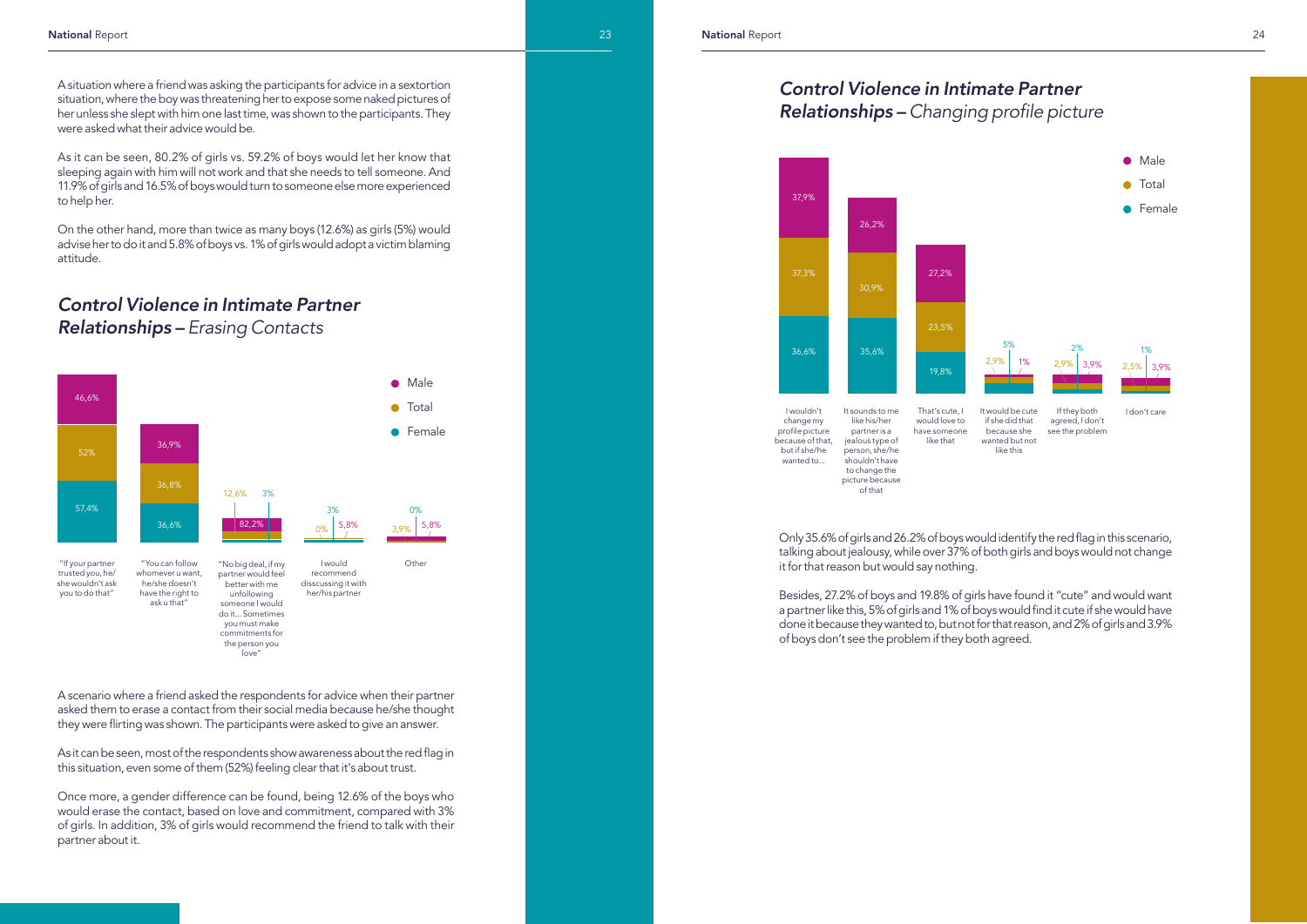The main conclusions that can be extracted from this research are the following:

1. Female respondents show, in general, highest awareness on all the raised topics than boys. This gender difference has been shown through the whole document.

2. Normalization of certain levels of abuse are generalized among all the sample; being the situations that got highest awareness rates those which are directly violent, even verbal, behaviors, rather than jokes or perceived as mere comments.

3. All the sample, but mostly boys rather than girls, have difficulties locating the red flags on certain abusive behaviors in a dating relationship (or are confused about them) such as constantly messaging, exchanging passwords, erasing contacts or changing the profile picture.

4. Level of direct cybersexual/gender-based violent experiences among the sample is low and, although it can be possible, that may also be due to the early age of the respondents or the misidentification of the situations lived as violent or abusive. Regardless, women tend to have experienced it, at least once, more than men. However, as it has been cleared during the document, the majority of the research have shown that number of experiences could be higher in a more representative sample.

- The sexualization of the body, especially female bodies is high, being that they experienced it more than 50% of the girls in the sample.
- $\bullet$  It seems like physical threats are happening more to boys than girls. But it is highly possible that the violent threats they are reporting here are acts of peer violence (bullying, fights) rather than genderbased violence. Furthermore, when asked if any of those received threats involved sexual violence, 0% of males answered affirmatively compared to females, where there were 2 affirmative cases. So even when those threats are more directed towards males, those that include sexual violence are not. Sexual violence is used as a threat against girls but not boys. ●●●
- Sexual harassment in the form of receiving undesired explicit photos is a huge (and gendered) phenomena, with almost half of the female respondents having experienced it at least once (29.7% of them few times).

5. Some highlights on the experience's questions are that:

# 4. CONCLUSIONS & RECOMMENDATIONS

- In general, boys tend to adopt a bystander attitude more than girls, who are more likely to act when they observe an abusive or violent behavior among their peers. ●●
- And, when asked for help, boys tend to give non-aware advice more than girls.

6. Concerning their mechanisms and attitudes to deal with it in case they were to suffer from a form of violence in general, it seems like girls have more ways of dealing with it than boys. Whether it is because they showed more interest in the questionnaire or because they have experienced it themselves; or at least know from some other girl who did, and know better how to deal with it, it cannot be known.

7. The way girls and boys would react is gendered as well, with boys tending more to active/revenge responses than girls in cases like sexpreading or sexual harassment.

8. On the other hand, when talking about control violence in intimate partner relationships, it seems like girls noticed the red flags and would act accordingly more than boys, who happen to ignore those.

9. Finally, focusing on behaviors as bystanders or counselors, gendered responses are also observed.

Having all this in mind, further steps according to what have been raised here have to be directed towards:

1. Focusing on raising awareness among boys to stand against genderbased violence. When focusing our attentions only on raising awareness and empowering women we are only focusing on half of the phenomena. In order for gender-based violence to be eradicated, efforts must be made towards educating boys and changing their hegemonic masculinity patterns as well.

2. Keep empowering girls and giving them tools and services where they can turn to in case of need.

3. Training on red flags detection. It has been noticed that more awareness on toxic/healthy relationships must be provided.

4. Providing teens with attractive and innovative ways to inform themselves about these matters.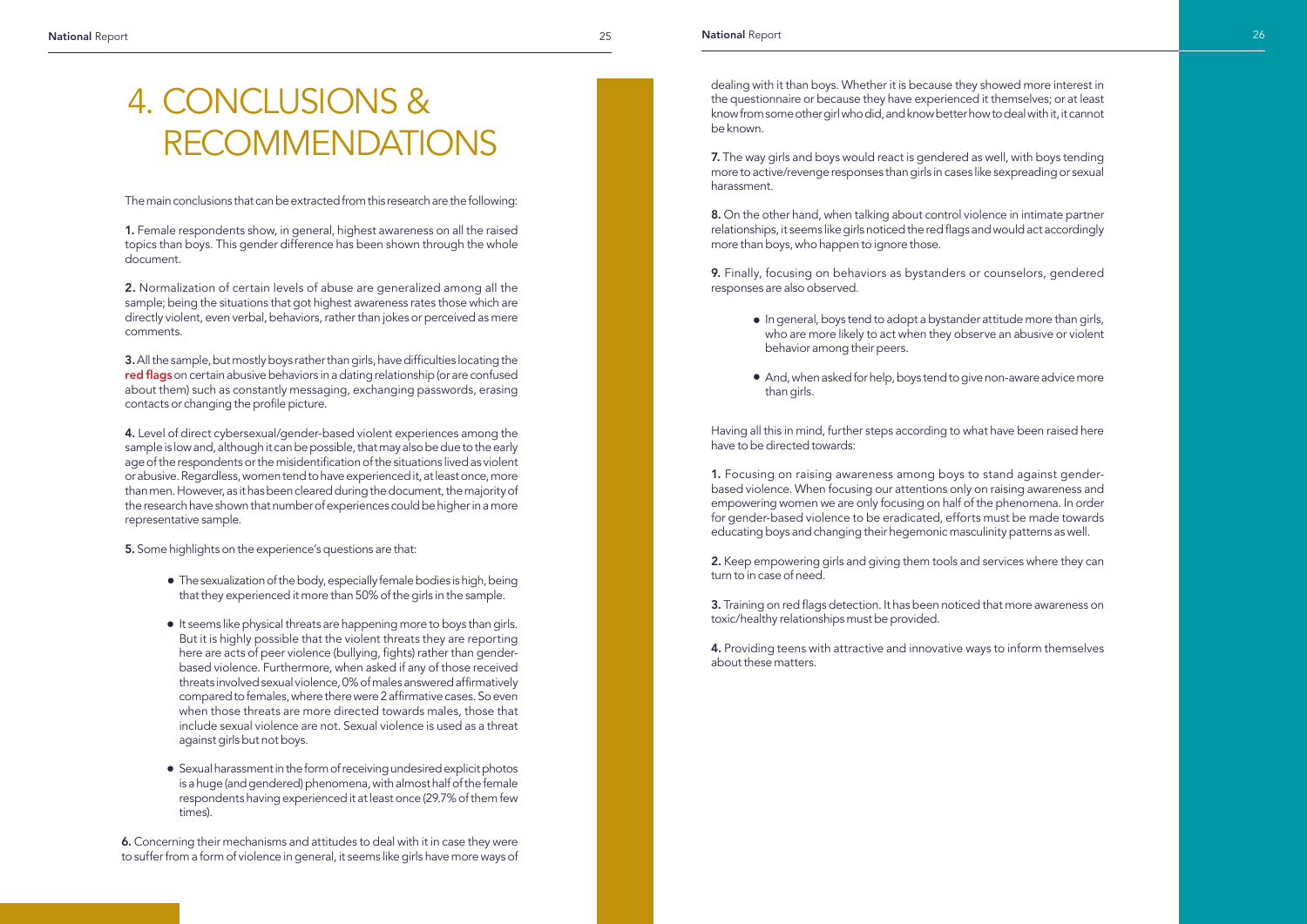## *a) General awareness - Gender-based Violent Behaviors*

Annex 1 – Tables and

graphics

| <b>Behaviors</b>                                                                          |             | <b>Totally</b><br>Unacceptable<br>% | <b>Not</b><br><b>OK</b><br>% | <b>Not</b><br><b>Sure</b><br>% | Kind of<br>OK<br>℅ | OK&<br>normal<br>% |
|-------------------------------------------------------------------------------------------|-------------|-------------------------------------|------------------------------|--------------------------------|--------------------|--------------------|
| Commenting with<br>friends about a girl                                                   | Girls       | 41,6%                               | 35,6%                        | 13,9%                          | 3%                 | 5,9%               |
| who has a "reputation"                                                                    | <b>Boys</b> | 14,6%                               | 43,7%                        | 17,5%                          | 15,5%              | 8,7%               |
| Saying things like "you<br>look so gay on this                                            | Girls       | 63,4%                               | 31,7%                        | 5%                             | $0\%$              | $0\%$              |
| picture" or "look at her<br>she looks like a boy"                                         | <b>Boys</b> | 31,1%                               | 48,5%                        | 10,7%                          | 8,7%               | $1\%$              |
| Mocking online<br>someone because he/                                                     | Girls       | 94,1%                               | 5%                           | $0\%$                          | 1%                 | $0\%$              |
| she is gay/lesbian/<br>bisexual                                                           | <b>Boys</b> | 84,5%                               | 11,7%                        | 1,9%                           | $0\%$              | 1,9%               |
| <b>Mocking someone</b><br>because they posted                                             | Girls       | 80,2%                               | 15,8%                        | 4%                             | $0\%$              | $0\%$              |
| something saying no<br>to abuse and violence                                              | <b>Boys</b> | 50,5%                               | 38,8%                        | 6,8%                           | 3,9%               | $0\%$              |
| Boys entering girls'<br>changing rooms in<br>schools and taking<br>photos of them for fun | Girls       | 98%                                 | 2%                           | $0\%$                          | $0\%$              | $0\%$              |
|                                                                                           | <b>Boys</b> | 83,5%                               | 14,6%                        | $1\%$                          | 1%                 | 0%                 |

● Someone commented online or through chat about you or your body in a sexual way, both through positive or negative comments?

### ● Someone posted online mean or hurtful (could be montaged) picture/video/webpage of you OR created a fake account under your name?

## *b) Experiences related to sexual and gender-based violence: Tables*

*Did it ever happen to you that…* 

|                  | Female | <b>Male</b> | <b>Total</b> |
|------------------|--------|-------------|--------------|
| <b>Never</b>     | 36,6%  | 57,3%       | 47,1%        |
| <b>Few Times</b> | 40,6%  | 26,2%       | 33,3%        |
| Frequently       | 14,9%  | 11,7%       | 13,2%        |
| Once             | 7,9%   | 4,9%        | 6,4%         |

|                  | Female | <b>Male</b> | <b>Total</b> |
|------------------|--------|-------------|--------------|
| <b>Never</b>     | 84,2%  | 87,4%       | 85,8%        |
| <b>Few Times</b> | 13,9%  | 7,8%        | 10,8%        |
| Frequently       | 2,0%   | 3,9%        | 2,9%         |
| Once             | $0\%$  | 1%          | 0,5%         |

### If the answer is "Few times" or "Frequently":

#### $\rightarrow$  Was it the same person?

|                         | Female | <b>Male</b> | Total |
|-------------------------|--------|-------------|-------|
| Rest of<br>respondents  | 98,0%  | 95,1%       | 96,6% |
| No, different<br>people | 2,0%   | 4,9%        | 3,4%  |

#### $\rightarrow$  How did you feel?

|                               | Female | <b>Male</b> | Total |
|-------------------------------|--------|-------------|-------|
| No big deal,<br>I didn't care | 2,0%   | 1,9%        | 2,0%  |
| I felt scared,<br>powerless   | $0\%$  | 2,9%        | 1,5%  |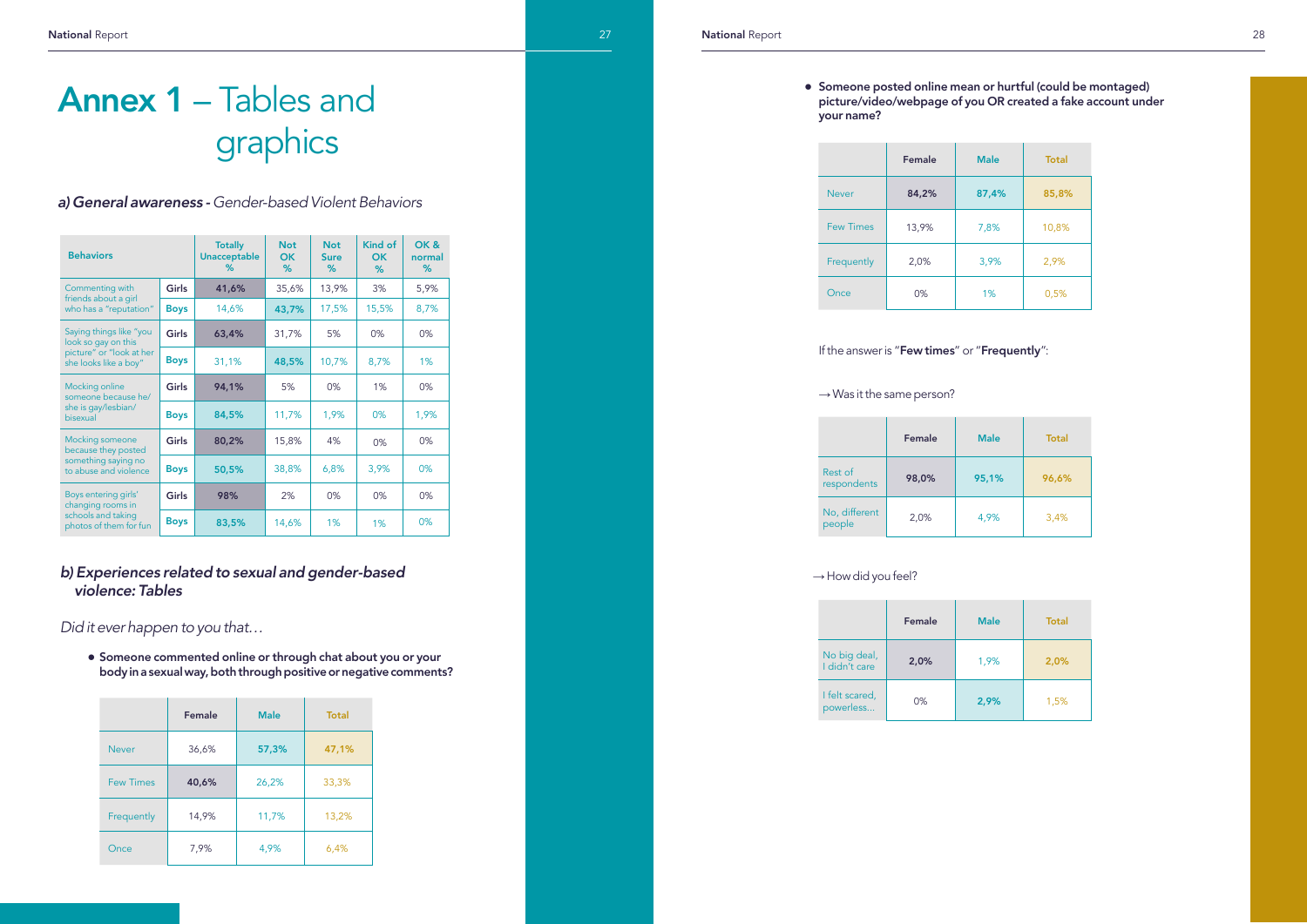Someone blackmailed you that they will post private information/ photo/video of you online if you don't do something sexual in return (send some sexually explicit photos, have sex with them, etc.) ●

|              | Female | <b>Male</b> | <b>Total</b> |
|--------------|--------|-------------|--------------|
| <b>Never</b> | 92,1%  | 96,1%       | 94,1%        |
| Once         | 5,9%   | 1,9%        | 3,9%         |
| Few times    | 2,1%   | 1,9%        | 2,0%         |

### If the answer is "Few times" or "Frequently":

 $\rightarrow$  Was it the same person?

|                                                       | Female | <b>Male</b> | <b>Total</b> |
|-------------------------------------------------------|--------|-------------|--------------|
| No, different people                                  | 1,0%   | 1,0%        | 1,0%         |
| Yes, a male who<br>wasn't my partner or<br>ex-partner | 1,0%   | 1,0%        | 1,0%         |

### $\rightarrow$  How did you feel?

|                               | Female | <b>Male</b> | <b>Total</b> |
|-------------------------------|--------|-------------|--------------|
| No big deal,<br>I didn't care | 1,0%   | 1,9%        | 1,5%         |
| I felt scared,<br>powerless   | 1,0%   | 0%          | 0,5%         |

Someone posted intimate photo/video of you that you sent him/ her privately without your consent (with or without visible intimate parts of the body) ●

|              | Female | <b>Male</b> | <b>Total</b> |
|--------------|--------|-------------|--------------|
| <b>Never</b> | 87,1%  | 94,2%       | 90,7%        |
| Once         | 5,9%   | 4,9%        | 5,4%         |
| Few times    | 6,9%   | 1,0%        | 3,9%         |

### If the answer is "Few times" or "Frequently":

### $\rightarrow$  Was it the same person?

|                                                      | Female | <b>Male</b> | Total |
|------------------------------------------------------|--------|-------------|-------|
| No, different people                                 | 3,0%   | 0%          | 1,5%  |
| Yes, a male who wasn't my<br>partner or ex-partner   | 1,0%   | $0\%$       | 0,5%  |
| Yes, my partner or ex-partner                        | 1,0%   | 0%          | 0,5%  |
| Yes, a female who wasn't my<br>partner or ex-partner | 2,0%   | 1,0%        | 1,5%  |

### $\rightarrow$  How did you feel?

|                               | Female | <b>Male</b> | <b>Total</b> |
|-------------------------------|--------|-------------|--------------|
| I don't know                  | 1,0%   | 0%          | 0,5%         |
| No big deal, I<br>didn't care | 1,0%   | 1,0%        | 1,0%         |
| I felt scared,<br>powerless   | 5,0%   | 0%          | 2,5%         |



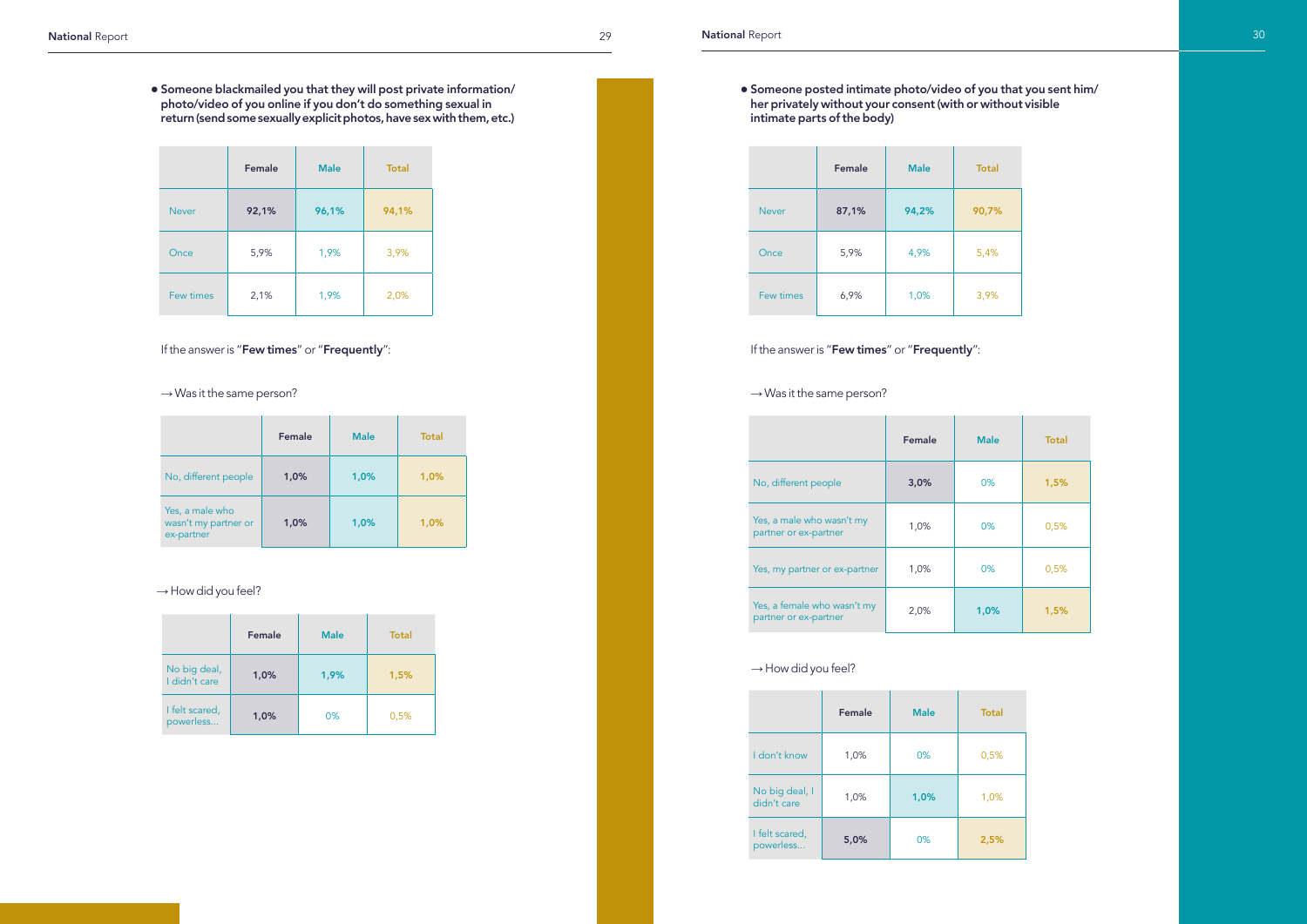### $\rightarrow$  Did the threat include things related to sexual violence, e.g. rape toward you?

● Someone threatened you online/via email/via chat/via comment sections (threats related to your physical safety)?

|           | Female | <b>Male</b> | <b>Total</b> |
|-----------|--------|-------------|--------------|
| <b>No</b> | 9,9%   | 20,4%       | 15,2%        |
| Yes       | 2,0%   | $0\%$       | 1,0%         |

|                  | Female | <b>Male</b> | <b>Total</b> |
|------------------|--------|-------------|--------------|
| <b>Never</b>     | 73,3%  | 67,0%       | 70,1%        |
| <b>Few Times</b> | 11,9%  | 15,5%       | 13,7%        |
| Once             | 14,9%  | 12,6%       | 13,7%        |
| Frequently       | 0%     | 4,9%        | 2,5%         |

## If the answer is "Few times" or "Frequently":

### $\rightarrow$  Was it the same person?

#### ● Someone asked you to watch online porn or participate in acts inspired by online porn?

|                            | Female | <b>Male</b> | <b>Total</b> |
|----------------------------|--------|-------------|--------------|
| It was mutual              | 1,0%   | 1,0%        | 1,0%         |
| I attacked him too         | $0\%$  | 1,0%        | 0,5%         |
| I reported him             | 1,0%   | $0\%$       | 0,5%         |
| I don't know               | $0\%$  | 1,9%        | 1,0%         |
| No big deal, I didn't care | 4,0%   | 12,7%       | 8,3%         |
| I felt scared, powerless   | 5,9%   | 3,9%        | 4,9%         |

|                                                       | Female | <b>Male</b> | <b>Total</b> |
|-------------------------------------------------------|--------|-------------|--------------|
| No, different people                                  | 8,9%   | 16,5%       | 12,7%        |
| Yes, a male who<br>wasn't my partner or<br>ex-partner | 3,0%   | 3,9%        | 3,4%         |

### $\rightarrow$  How did you feel?

|                  | Female | <b>Male</b> | <b>Total</b> |
|------------------|--------|-------------|--------------|
| <b>Few Times</b> | 8,9%   | 8,7%        | 8,8%         |
| <b>Never</b>     | 82,2%  | 82,5%       | 82,4%        |
| Frequently       | $0\%$  | 4,9%        | 2,5%         |
| Once             | 8,9%   | 3,9%        | 6,4%         |

## If the answer is "Few times" or "Frequently":

### $\rightarrow$  Was it the same person?

|                                                       | Female | <b>Male</b> | <b>Total</b> |
|-------------------------------------------------------|--------|-------------|--------------|
| No, different people                                  | 5,0%   | 10,7%       | 7,8%         |
| Yes, my partner or<br>ex-partner                      | 2,0%   | 0%          | 1,0%         |
| Yes, a male who<br>wasn't my partner or<br>ex-partner | 2,0%   | 1,9%        | 2,0%         |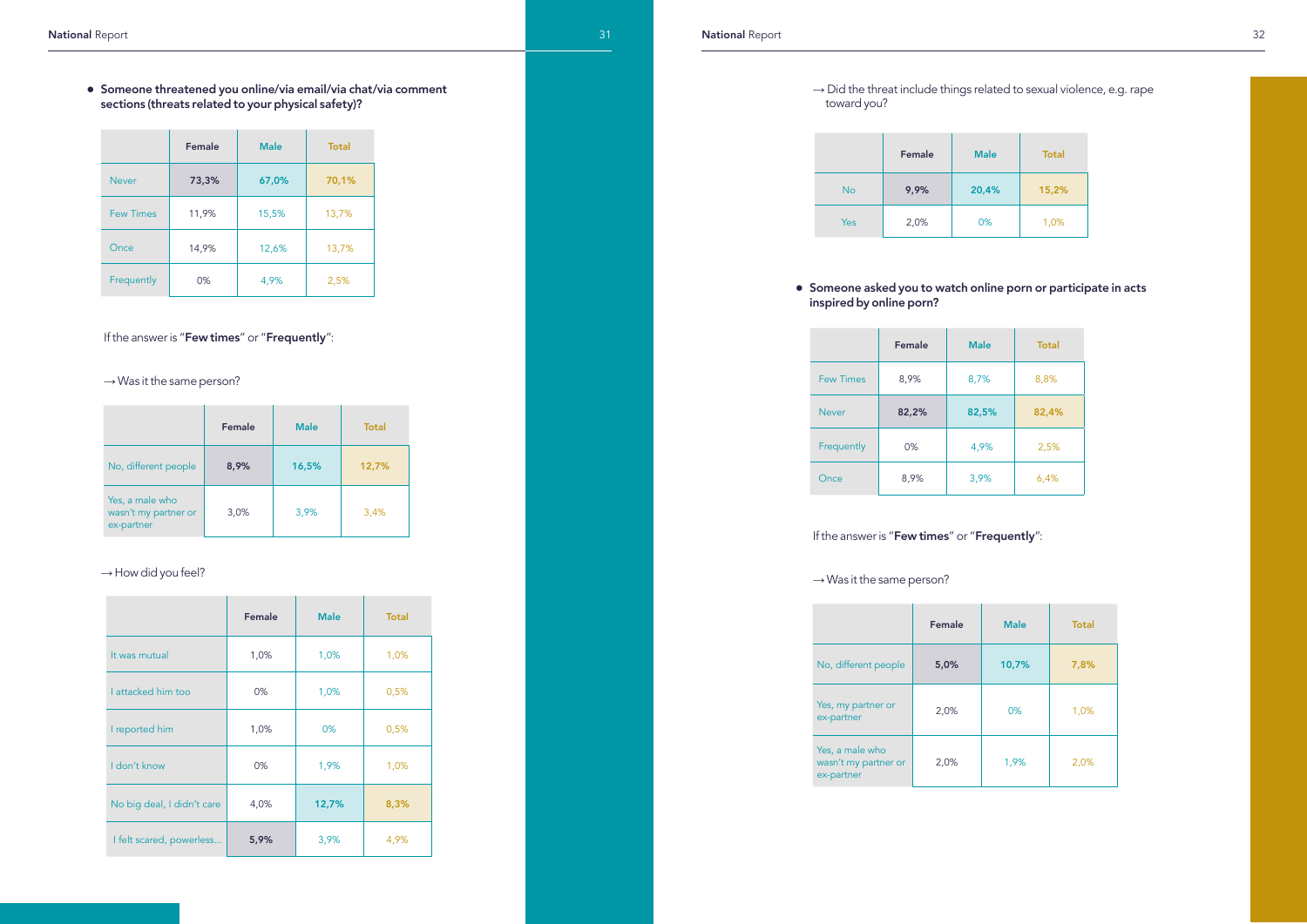|                                         | Female | <b>Male</b> | <b>Total</b> |
|-----------------------------------------|--------|-------------|--------------|
| It was disgustig,<br>felt uncomfortable | 4,0%   | 0%          | 2,0%         |
| No big deal,<br>I didn't care           | 3,0%   | 12,6%       | 7,8%         |
| I felt scared,<br>powerless             | 2,0%   | 0%          | 1,0%         |

Did it ever happen to you that you got an unwanted message of someone's intimate body part(s)? ●

|                                        | Female | <b>Male</b> | <b>Total</b> |
|----------------------------------------|--------|-------------|--------------|
| No, different people, men<br>and women | 1,0%   | 4,9%        | 2,9%         |
| No, different people, all<br>women     | 1,0%   | 12,6%       | 6,9%         |
| No, different people, all men          | 25,7%  | 1,9%        | 13,7%        |
| Yes, it was a male person              | 5,9%   | 1,9%        | 3,9%         |
| Yes, it was a female person            | $0\%$  | 1,9%        | 1,0%         |

Did you ever send a message to a person you haven't met in life with a photo in it from any of your intimate body part(s)? ●

|                                          | Female | <b>Male</b> | <b>Total</b> |
|------------------------------------------|--------|-------------|--------------|
| <b>No</b>                                | 93,1%  | 90,3%       | 91,7%        |
| Yes, because he/she<br>was asking for it | 4,0%   | $0\%$       | 2,0%         |
| Yes, because I<br>wanted to              | 3,0%   | 9,7%        | 6,4%         |

If you have or had a partner, did you ever send a message to him/ her with a photo in it of any of your intimate body part(s)? ●

|                                                    | Female | <b>Male</b> | <b>Total</b> |
|----------------------------------------------------|--------|-------------|--------------|
| <b>No</b>                                          | 52,5%  | 48,5%       | 50,5%        |
| No, because I<br>haven't been in a<br>relationship | 32,6%  | 37,9%       | 37,7%        |
| Yes, because he/<br>she was asking<br>for it       | 2,0%   | 2,9%        | 2,5%         |
| Yes, because I<br>wanted to                        | 7,9%   | 10,7%       | 9,3%         |

|                  | Female | <b>Male</b> | <b>Total</b> |
|------------------|--------|-------------|--------------|
| <b>Few Times</b> | 29,7%  | 17,5%       | 23,5%        |
| <b>Never</b>     | 57,4%  | 71,8%       | 64,7%        |
| Frequently       | 4,0%   | 6,8%        | 5,4%         |
| Once             | 8,9%   | 3,9%        | 6,4%         |

If the answer is "Few times" or "Frequently":

 $\rightarrow$  Was it the same person?